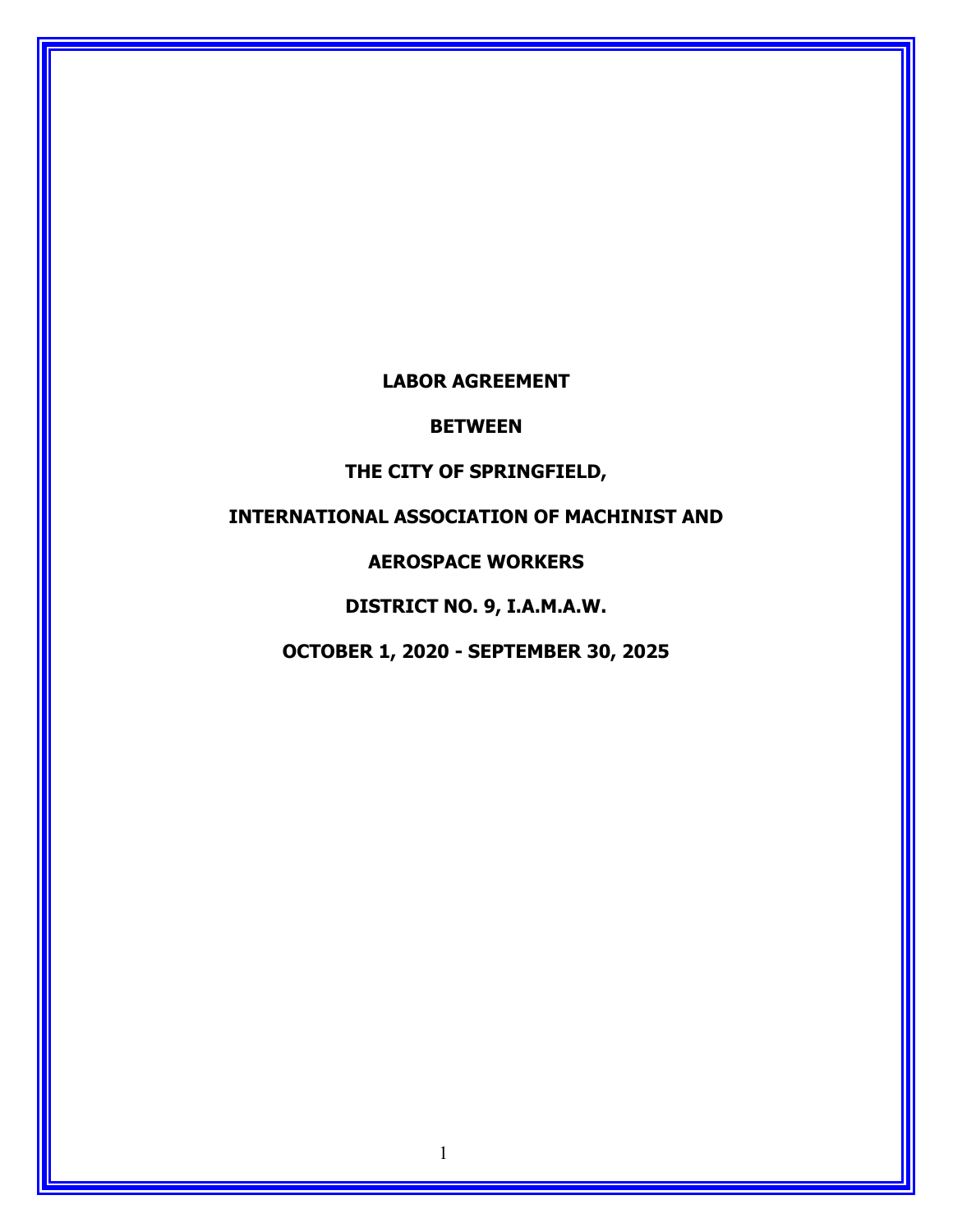# **Table of Contents**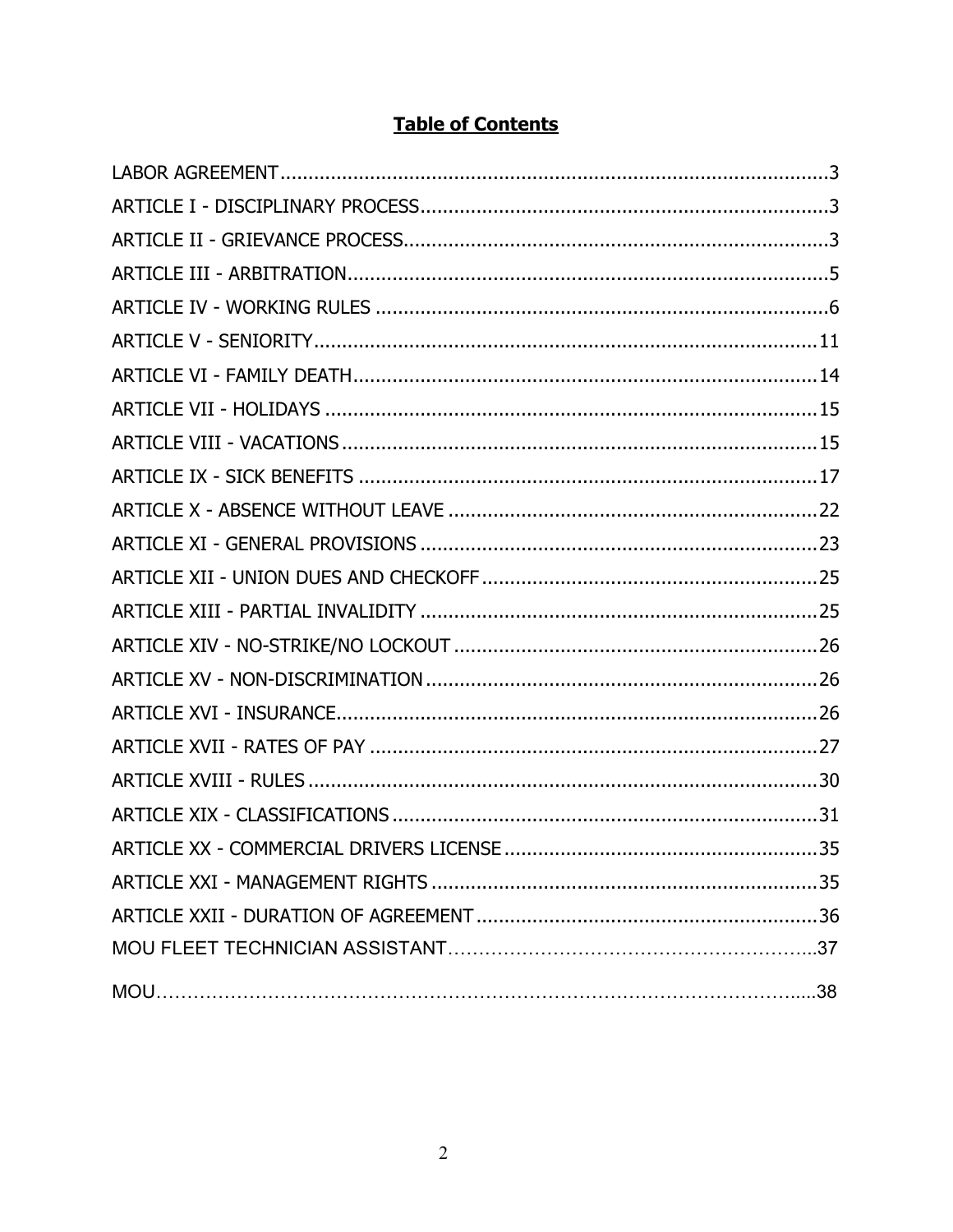### **LABOR AGREEMENT**

<span id="page-2-0"></span>This written Labor Agreement reached between the authorized representatives of THE CITY OF SPRINGFIELD, and DISTRICT 9 of the INTERNATIONAL ASSOCIATION OF MACHINISTS AND AEROSPACE WORKERS, AFL-CIO, includes all classifications in Article XVII, XVIII XIX and XX of this Agreement, and for all convenience sake may be referred to as "Employer" and the "Local Union", respectively.

# **ARTICLE I DISCIPLINARY PROCESS**

- <span id="page-2-1"></span>SECTION 1: Definition - Employer agrees with the tenets of corrective and progressive discipline. Disciplinary action shall include only the following:
	- (a) verbal warning
	- (b) written warning
	- (c) suspensions
	- (d) discharge
- SECTION 2: Just Cause Employer agrees that disciplinary action shall only be imposed for just cause and shall be imposed as soon as practical after Employer learns of the occurrence giving rise to the need for disciplinary action and has a reasonable opportunity to investigate the facts.
- SECTION 3: Limitation The requirement to use progressive disciplinary action does not prohibit Employer from using a severe measure when the offense indicates that a substantial shortcoming or action of an employee renders the continuation of employment of the employee in some way detrimental to Employer. Both the employee and Union shall be notified of disciplinary action. Such notification shall be in writing and reflect the specific nature of the offense.

### **ARTICLE II - GRIEVANCE PROCESS**

<span id="page-2-2"></span>SECTION 1: The Employer agrees to meet with the duly accredited officers of the Local Union and/or its designees who are employees of the City of Springfield as outlined in this Article to resolve grievances. The members of this unit covered by this Agreement are classified employees for purposes of civil service administration for the City of Springfield. As classified employees, the members are accorded certain rights regarding review of disciplinary actions, demotions or layoffs, such matters possibly being a subject for the grievance procedure included in this Agreement. In those instances in which a member has elected to pursue his rights through procedures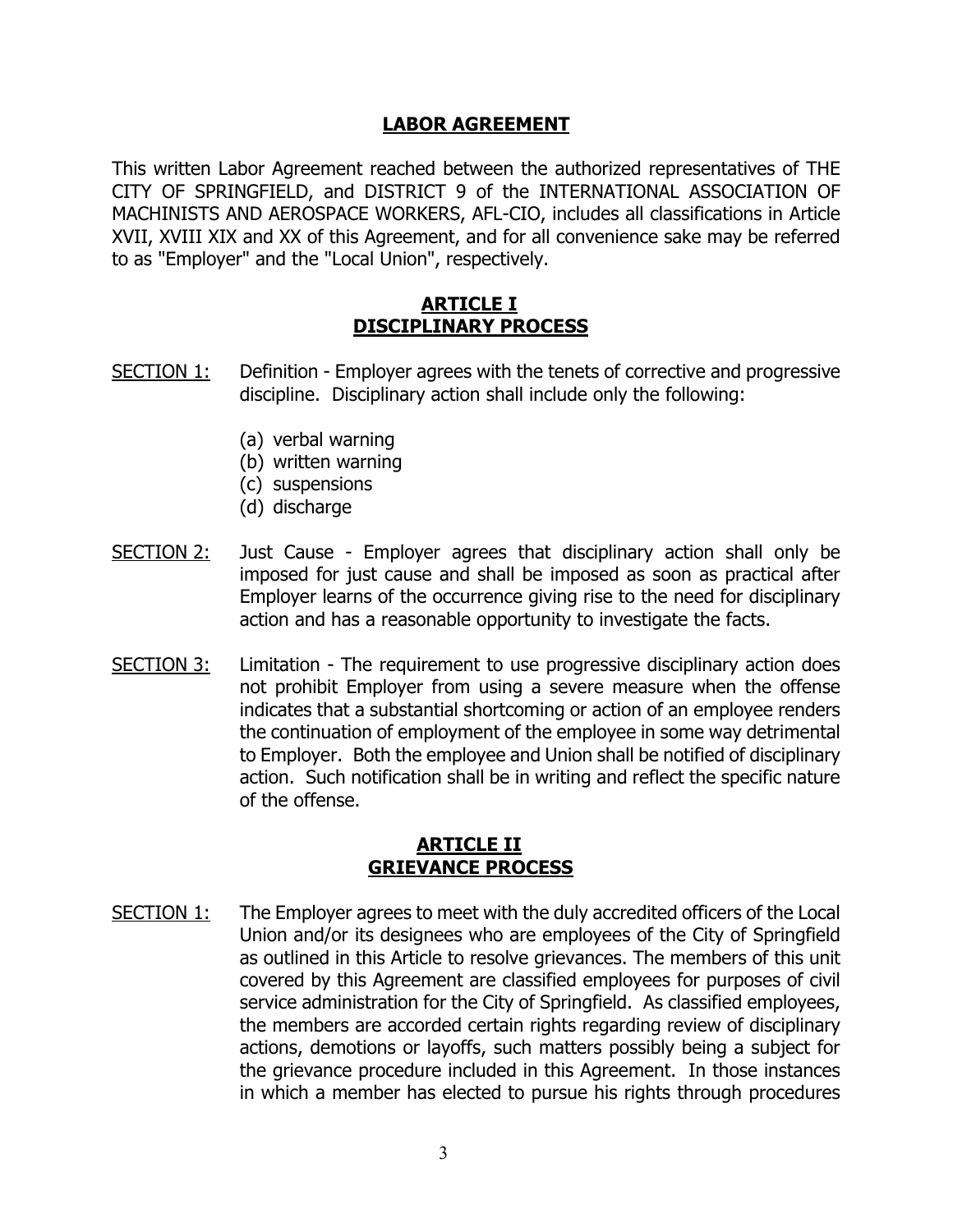established by the Civil Service Commission of the City of Springfield, the subject matter of that action shall not be a basis for any grievance under the provisions of this Agreement. If a member initially files a grievance and subsequently elects to pursue redress or other relief through civil service procedures, the grievance procedure shall no longer apply to the subject matter raised and be suspended, and the grievance dismissed. When a member so elects to utilize civil service procedures, this procedure shall be the exclusive means by which redress or relief is sought or an issue is resolved on any matter which may initially be eligible to be a subject of a grievance. If a member initially elects to utilize Civil Service procedures and subsequently decides to avail himself to the grievance procedures hereunder, such member must effectively secure a termination of civil service procedures and also file a grievance in the time frame provided in this Agreement for the filing of grievances.

- SECTION 2: A grievance for purposes of this Agreement shall be a complaint raised by an employee covered by this Agreement or by the Union as to the meaning, interpretation or application of the express terms of this Agreement.
- SECTION 3: The following steps shall be followed in processing a grievance under this procedure:

Step 1. The steward on a job in case of a grievance shall take the matter up orally with the immediate non-union supervisor of the department in which the person is employed within ten (10) working days of the time the employee knew or should have known of the incident.

Step 2. If the grievance is not resolved satisfactorily within five (5) working days after timely presentation in Step 1, the grievance shall be submitted in writing to the Director, or his designee, of Budget and Management by the Local Union.

Step 3 If the grievance is not resolved satisfactorily within five (5) working days after timely submission to Step 2, the Local Union shall submit the grievance in writing to the Manager of Labor Relations. Within fifteen (15) working days thereafter, a meeting shall be had at which time the parties will endeavor to settle the grievance. Those in attendance shall be the Chief Steward, Grievant, Business Representative and Company officials. The City shall deliver an answer to the Union Business Representative within five (5) working days after such meeting. Additional time may be granted per request and agreement between the parties.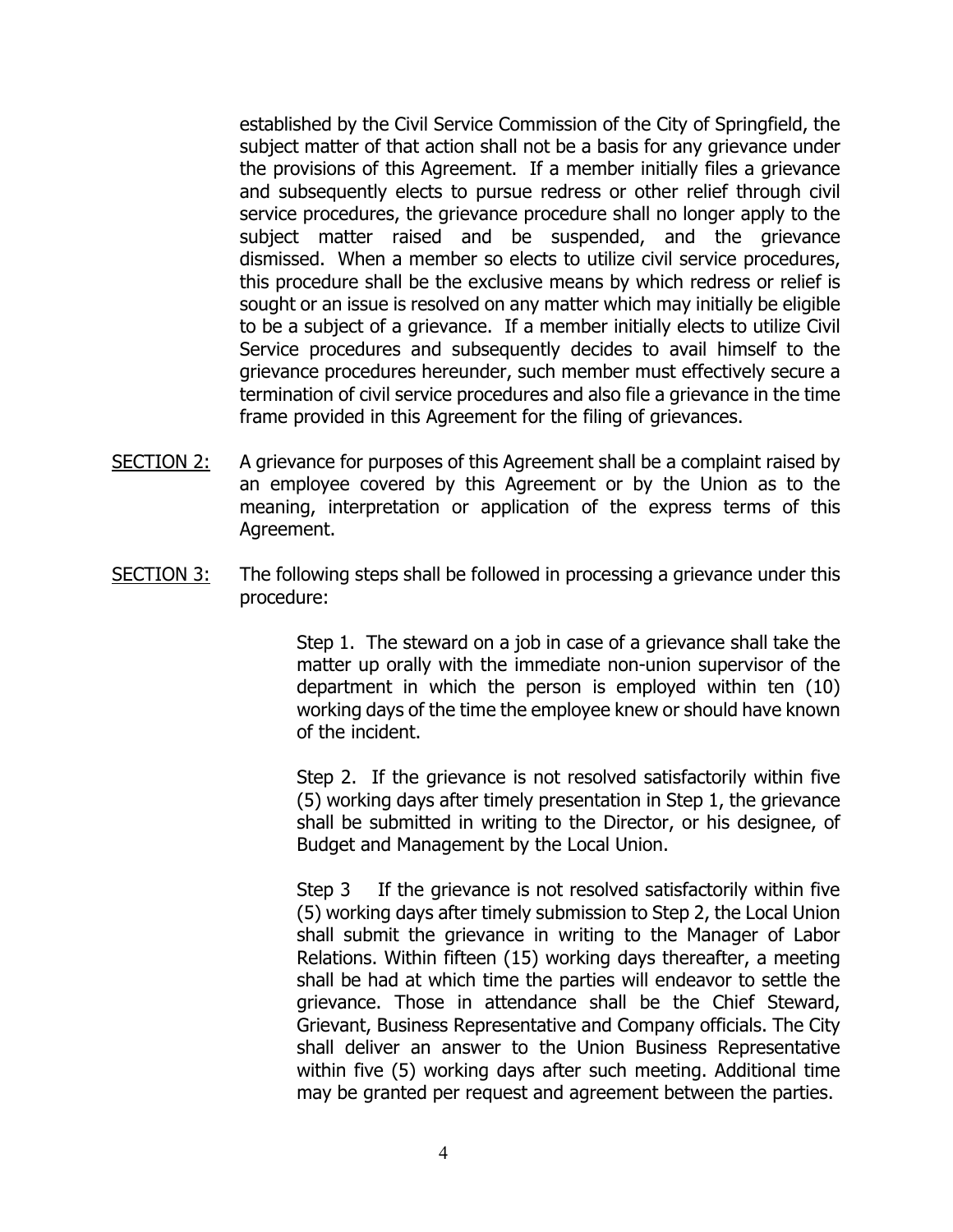Step 4. If the grievance is not resolved to the satisfaction of the Local Union at Step 3 within fifteen (15) working days after timely submission at Step 3, then either party may submit the matter to arbitration according to the procedures set forth in Article III. Such an appeal must be filed within fifteen (15) working days after receipt of the decision of the Manager of Labor Relations.

SECTION  $4$ : A grievance which is not processed within the requisite time limits shall be deemed to be accepted according to the last decision given. Grievances may be withdrawn at any step of the procedure. The time limits at any step may be extended by mutual agreement of the parties.

# **ARTICLE III - ARBITRATION**

- <span id="page-4-0"></span>SECTION 1: If the representatives of the Employer and of the Union are unable to reach an agreement of any disputed matter, then such disputed matter shall be referred to arbitration.
- SECTION 2: If arbitration becomes necessary, the parties shall meet in an attempt to select a mutually acceptable arbitrator. If unable to reach an agreement, the parties shall request the American Arbitration Association (AAA) or the Federal Mediation & Conciliation Service (FMCS) to supply a list of seven arbitrators. The parties shall alternately strike the names of three (3) arbitrators, with a coin flip being used to determine who strikes the first name. The person whose name remains shall be the arbitrator, provided that either party, before striking any names, shall have the right to reject one (1) panel of arbitrators. The arbitrator shall be notified of his selection by a joint letter from the Employer and the Union, requesting that he set a time for the hearing, subject to the availability of the Employer and Union representatives. Nothing herein shall preclude the parties from meeting at any time after the list of arbitrators has been requested and prior to the convening of the hearing in a further attempt to resolve the grievance. In any case, work shall proceed under this Agreement.

The arbitrator shall have no power to amend, modify, nullify, ignore, add to or subtract from the provisions of this Agreement. The arbitrator shall decide only the specific issue(s) submitted to him and, if a violation of the terms of this Agreement is found, shall fashion an appropriate remedy.

The parties hereto agree that the decision of the arbitrator shall be final and binding on the parties hereto.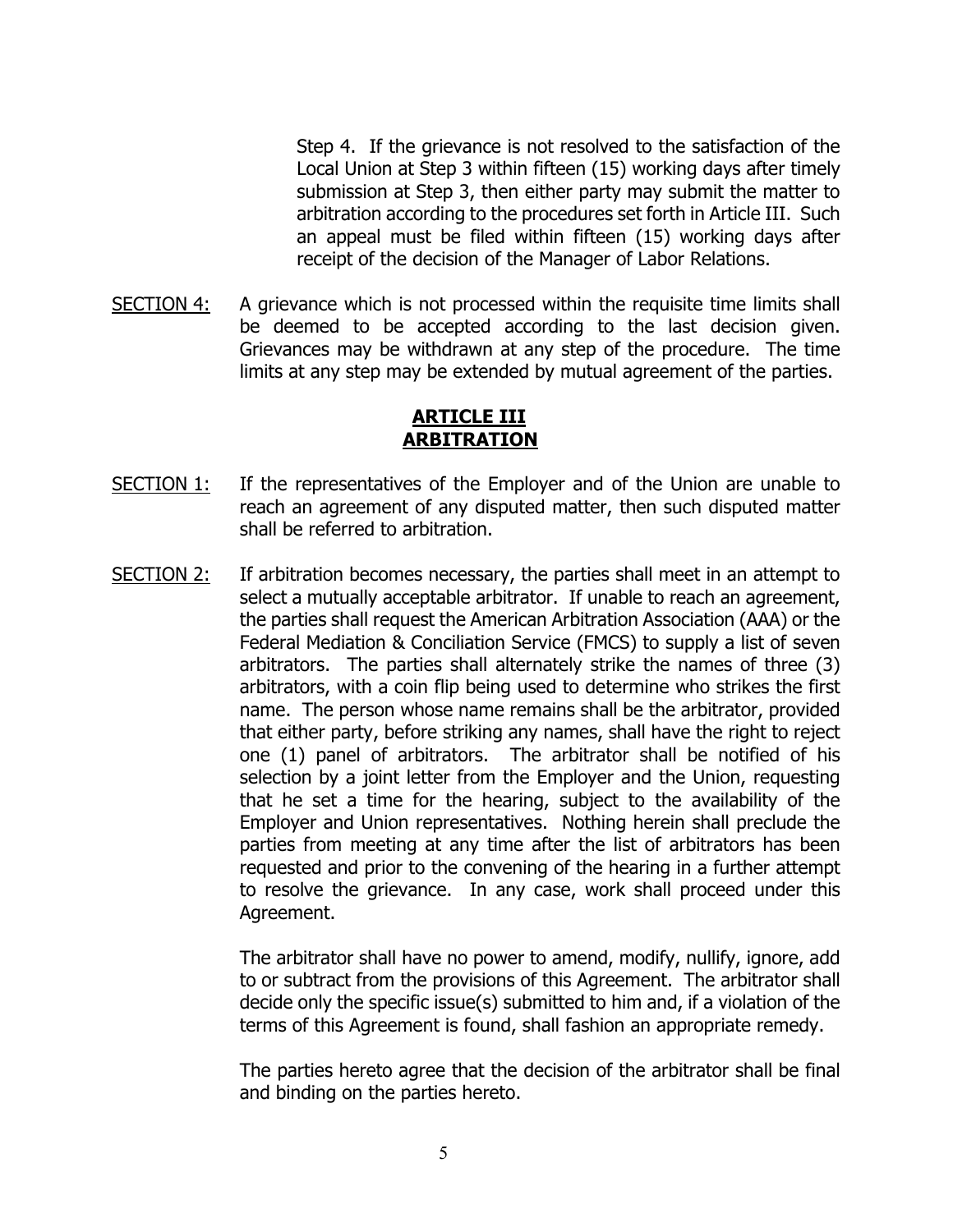SECTION 3. The fees and expenses for the arbitrator's services, if any shall be borne by the Employer if the arbitrator fully sustains the Union's grievance; by the Union if the arbitrator fully denies the Union's grievance; and divided equally if the arbitrator sustains in part and denies in part. The arbitrator shall specify in his\her award how his\her fees and expenses shall be borne. Each party shall be responsible for compensating its own representatives and witnesses, and purchasing its own copy of the written transcript; however, the cost of the arbitrator's copy shall be borne as provided for the fees and expenses of the arbitrator.

# **ARTICLE IV WORKING RULES**

<span id="page-5-0"></span>SECTION 1: Eight (8) consecutive hours shall constitute a work shift in any one twenty-four (24) hour period from Monday through Friday, forty (40) hours inclusive, where practical, with one-half (1/2) hour intermission for lunch each day around the mid-point of the day based on operations. If employees are required to work through their lunch period they shall be compensated at the regular overtime rate, and at the first opportunity thereafter shall have thirty (30) minutes off for lunch. Employees working from 3:30 p.m. to 12:00 midnight (or the negotiated hours of  $2<sup>nd</sup>$  shift) will get shift differential of sixty-five cents (\$.65) per hour, and 10:45p.m.- 7:15a.m. ( $3<sup>rd</sup>$  shift) shall receive seventy-five cents (\$.75 per hour as night bonus. The hours of the day shift shall be from 7:00 a.m. to 3:30 p.m., with one-half (1/2) hour off for lunch. The hours of the evening shift shall be from  $10:45p.m.$  to  $7:15$  a.m., with one-half  $(1/2)$  hour off for lunch.

> Breaks of fifteen (15) minutes will be allowed at the Supervisors discretion at approximately midway through the first half of the shift and midway through the second half of the shift.

Employees working the 10-hour shift shall work Monday – Thursday 8:45 pm – 7:15 am and shall receive \$.75 per hour shift differential.

While working the 10-hour night shift the following shall apply:

- All 10 hours of the employee's regular shift is at the regular rate of pay. Time worked before or after the shift is at the time and one-half rate except for Holiday's and Sundays.
- It is understood the benefit time earned or granted under the contract will remain the same. In the event the contract states "days", for benefit time, it shall be treated as 8 hours. For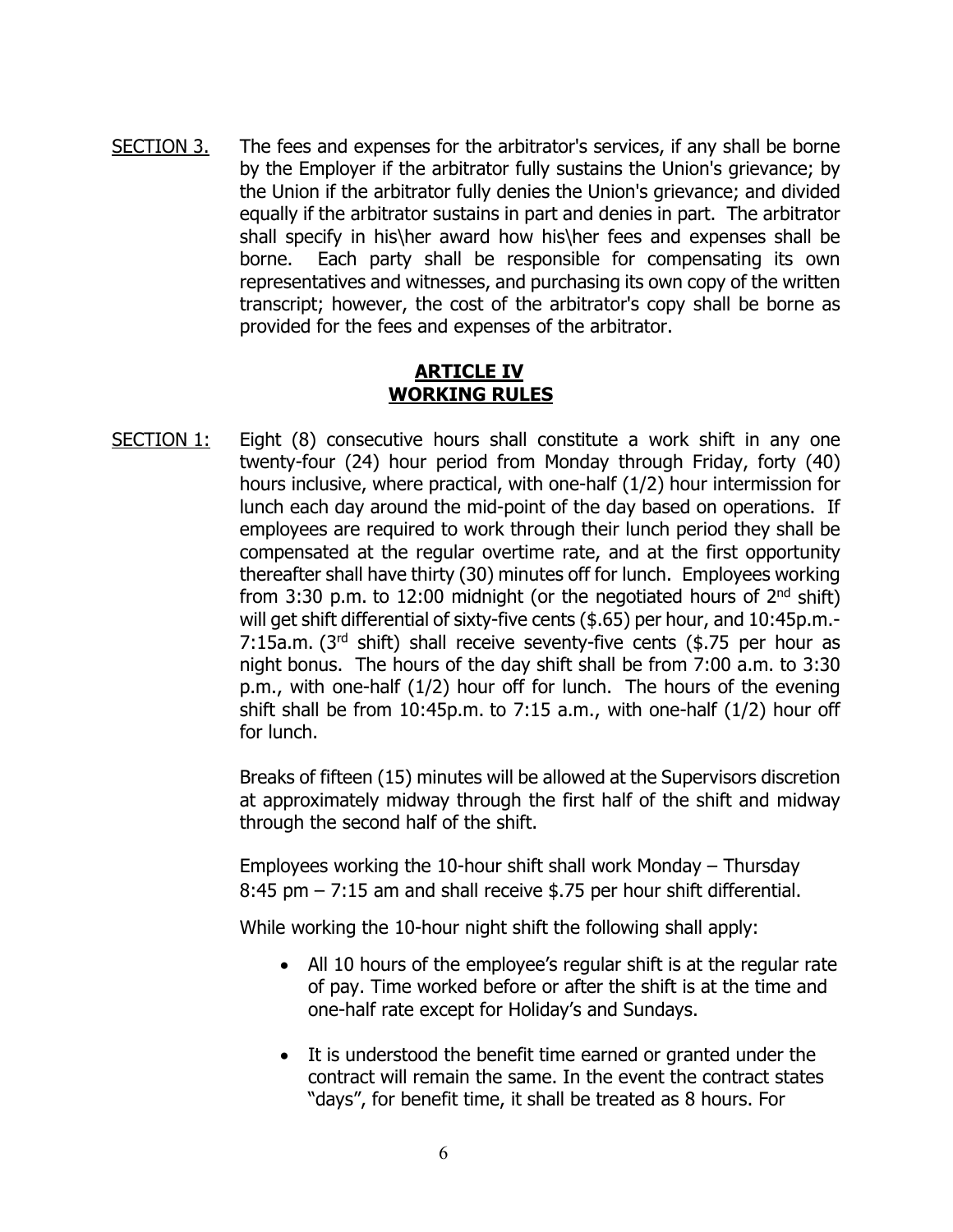example, employees with 9 years of employment with the City accrues 15 vacation days per year. For 10-hour shift employees this shall be (15 days X 8 hours) 120 hours of vacation time and for each day a 10- hour shift employee uses a vacation day he shall submit for 10 hours. This shall apply for all benefit time under the contract that the days shall be converted into hours. Employees that are absent for their scheduled work shift will need to utilize benefit time to cover their entire 10 hour shift, or the amount of time absent from their shift, (ex. Use of ½ day of sick = 5 sick hours; a whole day of Personal = 10 hours).

- Holidays Article VII. For an employee who's shift fall on a scheduled Holiday, they must submit 2 hours of personal, bonus time, compensatory, or vacation time. If an employee is not scheduled to work on a scheduled Holiday, the 8-hours of Holiday benefit time will be added to their compensatory time.
- Vacation and Personal benefit time (other than for Holiday's) shall be taken in either five (5) or ten (10) hour increments. Sick and Compensatory time may be used in one (1) hour increments. All notice requirements under the contract for benefit time utilization applies.
- Should the employer wish to terminate the 10-hour schedule a 60-day notice will be given.
- SECTION 2: Employees shall not be required to work outside in severe cold, stormy or rainy weather, except such work as is necessary to carry on regular continuous service. The Assistant Fleet Manager and Steward in charge shall be the judge of the work to be performed in order to maintain continuous service.
- SECTION 3: All employees shall be paid at the rate of time and one-half for all overtime, with the exception of overtime on holidays and Sundays shall be paid at the double time rate of pay as specified in Section 6. Also, all employees who have worked more than eight (8) consecutive hours, but less than sixteen (16) hours immediately preceding their regular shift, shall receive the time and one-half rate.
- SECTION 4: After sixteen (16) consecutive hours of work, with intermission for meals included, employees shall be paid double time until released from work; and if called back to work before having eight (8) consecutive hours off duty, employees shall continue to be paid at the double time rate.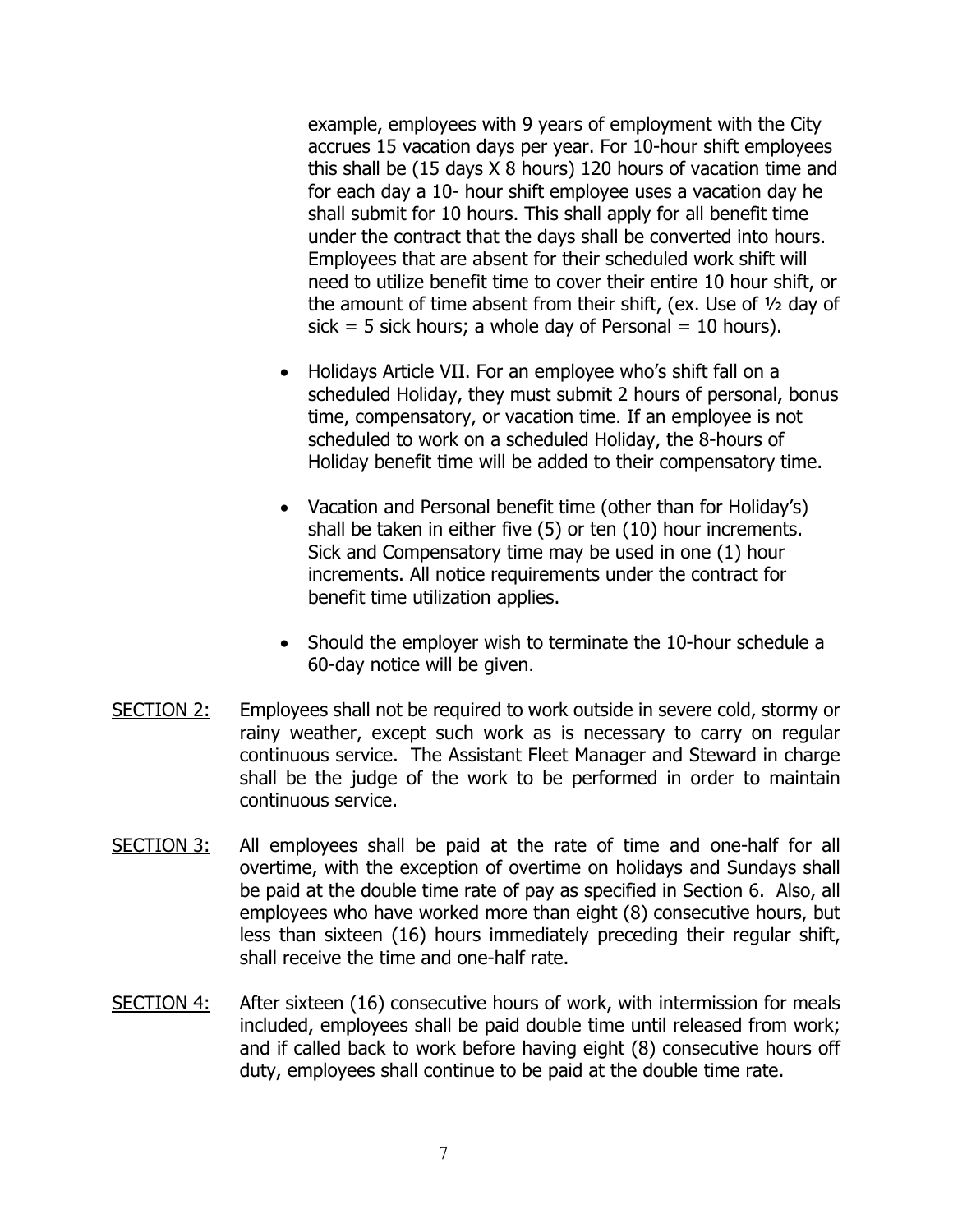- SECTION 5: All employees shall be paid at their regular straight time rate for the hours of the above rest period that falls in their regular working shift. All employees shall be available for work during the paid rest period.
- SECTION 6: All overtime work on Sundays and holidays recognized in this Agreement shall be paid at the rate of double time. In no case will the rate for working exceed the double straight time rate. Employees required to work holidays shall be compensated double time for the hours worked, but shall not interfere with their regular holiday pay allowance for that day.
- SECTION 7: Employees working overtime continuing from their regularly assigned shift shall be paid at the time and one-half rate for all actual hours worked. A minimum of three (3) hours at time and one-half shall be allowed for all employees who report for duty from the time they receive a call for overtime work. Prearranged overtime begins from the start of the employee's shift. Section 4 shall apply for rate of overtime pay on Sundays of holidays.
- SECTION 8: A sign-up sheet will be posted in January for those persons interested in working overtime.

Overtime shall be offered on a rotating basis by seniority (with qualifications). It is understood that any employee who cannot physically be at the garage within 30 minutes of the overtime call will decline the overtime. Should an employee decline the overtime offered, the next employee in rotation shall be asked. The employee who declined must wait until the rotation comes around to him again before he/she shall be eligible for the overtime.

The overtime sheet will be posted in the Main Office and will be kept up to date by the Timekeeper.

SECTION 9: Effective upon ratification, with the exception of Apprentices, an employee, at the employee's discretion, may be granted compensatory time off in lieu of overtime pay at the applicable overtime rate up to a maximum of one-hundred and twenty (120) hours per contract year. Overtime may be split between compensatory time and pay at the employee's discretion. Compensatory time shall be taken in one (1) four (4) or eight (8) hour increments, at the beginning of the work day or the beginning of the second half of the work day, subject to the approval of the supervisor. An employee may request the liquidation of some or all of his/her compensatory hours any time during the contract year. Employees may roll over twenty (20) hours of Compensatory time upon request.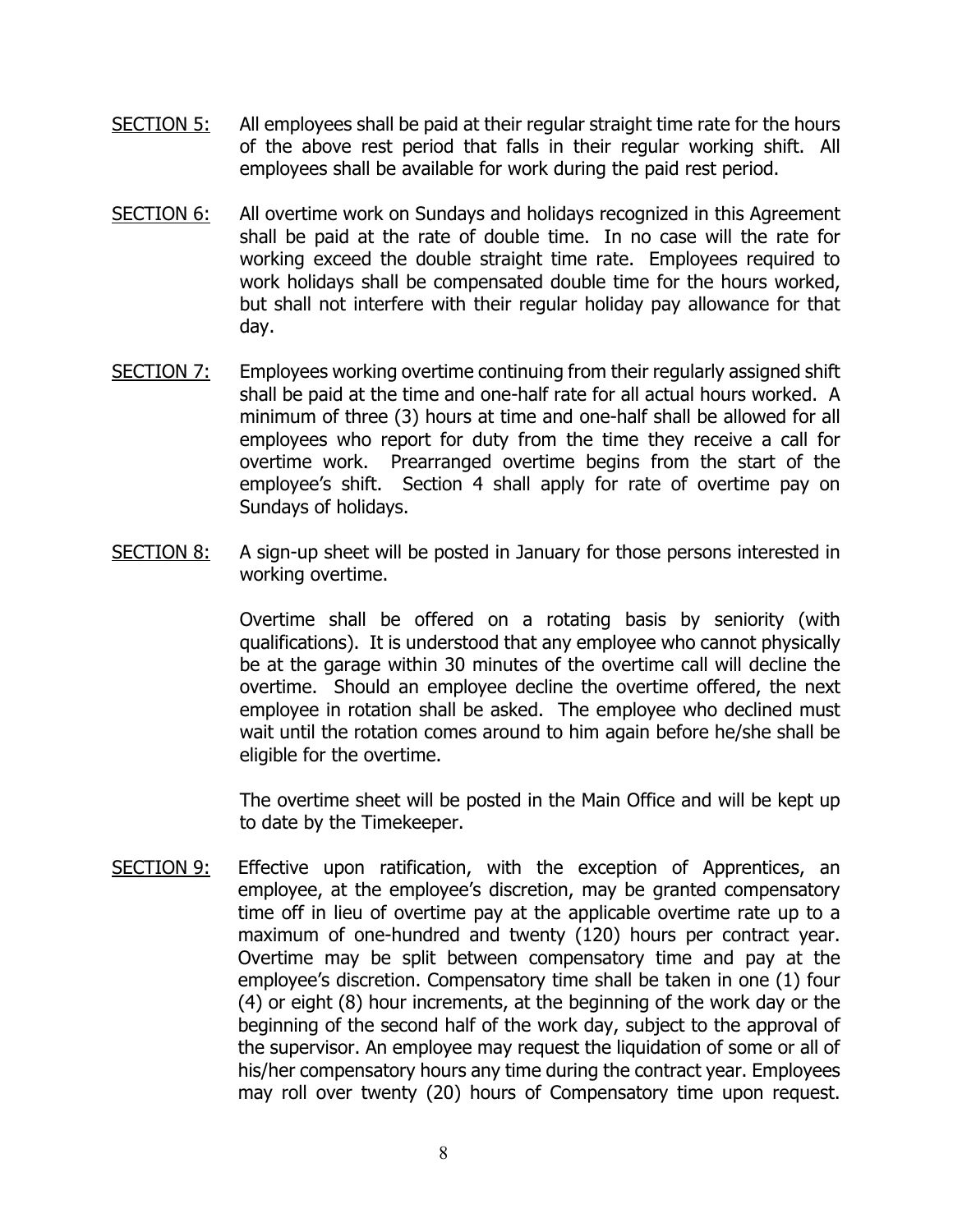Employees wishing to roll over Compensatory time must notify the employer by September 1st and it must be used by January 2<sup>nd</sup>. Rolled over Compensatory time may not be liquidated for cash. Compensatory hours not rolled over or used shall be liquidated in cash on September 30 of each year.

#### SECTION 10: DRUG TESTING

All employees in the bargaining unit are subject to periodic, random drug and alcohol testing and testing resulting from reasonable suspicion. In addition, an employee will be tested for both drugs and alcohol following any OSHA reportable event or any accident which results in a fatality, injuries requiring transportation to a medical facility, disabling damage to any vehicle or property or a citation under state or local law for a moving traffic violation arising from an accident.

Section 1. Discipline - Upon the return of a positive drug or alcohol test, the following will result:

If an alcohol test results in an alcohol concentration of .02 or more, but less than .04:

- 1. First Offense The employee will be immediately removed from the performance of safety-sensitive functions for at least twenty-four (24) hours or until the start of the employee's next regular shift (whichever is later). The employee will also receive a mandatory referral to the Employee Assistance Program (EAP).
- 2. Second Offense With in a 5 year period from the  $1<sup>st</sup>$  offense, the employee will be suspended for ten (10) days and must agree to sign a Return-to-Duty Contract. No pre-disciplinary hearing is required, unless requested by the union or employee.
- 3. Third Offense Within a 5 year period from the  $2<sup>nd</sup>$  offense, the employee will be terminated. No pre-disciplinary hearing is required, unless requested by the union or employee.

If an alcohol test results in an alcohol concentration of .04 or greater:

1. First Offense - The employee will be subject to a minimum 15-day suspension without pay and possible discharge and must agree to sign a Return-to-Duty Contract, if applicable. No pre-disciplinary hearing is required, unless requested by the union or employee.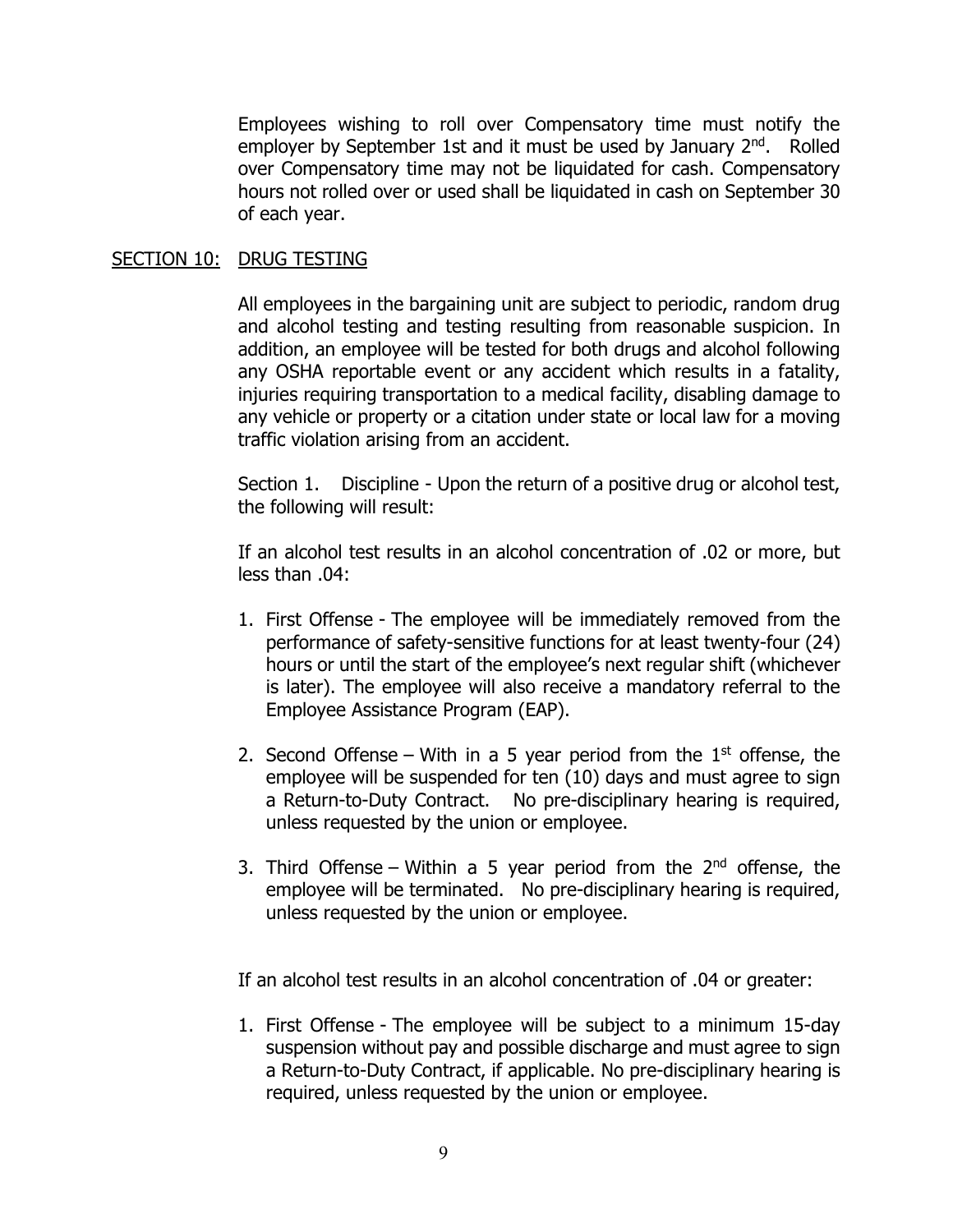2. Second Offense - Any employee who tests positive for drugs and/or alcohol within five (5) years of his or her previous positive test will be automatically terminated. No pre-disciplinary hearing is required, unless requested by the union or employee.

If a drug test result is positive:

- 1. First Offense The employee will be subject to a minimum 30-day suspension without pay and possible discharge and must agree to sign a Return-to-Duty Contract, if applicable. No pre-disciplinary hearing is required unless exigent circumstances exist. No pre-disciplinary hearing is required, unless requested by the union or employee.
	- A. Any employee who does not test positive for drugs and/or alcohol within five (5) years of his previous test will be treated as if the first positive test did not occur.
- 2. Second Offense Any employee who tests positive for drugs and/or alcohol within five (5) years of his or her previous positive test will be automatically terminated. No pre-disciplinary hearing is required unless exigent circumstances exist. No pre-disciplinary hearing is required, unless requested by the union or employee.

Section 2. Compliance with Testing Requirements - Any employee subject to drug and alcohol testing who provides false information in connection with a test or who attempts to falsify test results through tampering, contamination, adulteration or substitution shall be removed from duty immediately and his or her employment terminated.

A refusal to test shall be considered a positive test. Refusal can include, but is not limited to, an inability to provide a specimen or sample without a valid medical explanation, as well as a verbal declaration, obstructive behavior or physical absence resulting in the inability to conduct the test.

If the employee desires his or her split specimen to be tested by another certified lab, the employee shall tell the MRO within 72 hours of notice of the drug test results. The cost of the test will be incurred by the employee. If that second lab does not find any evidence of the drugs the first lab found or the split specimen cannot be tested, the MRO shall cancel the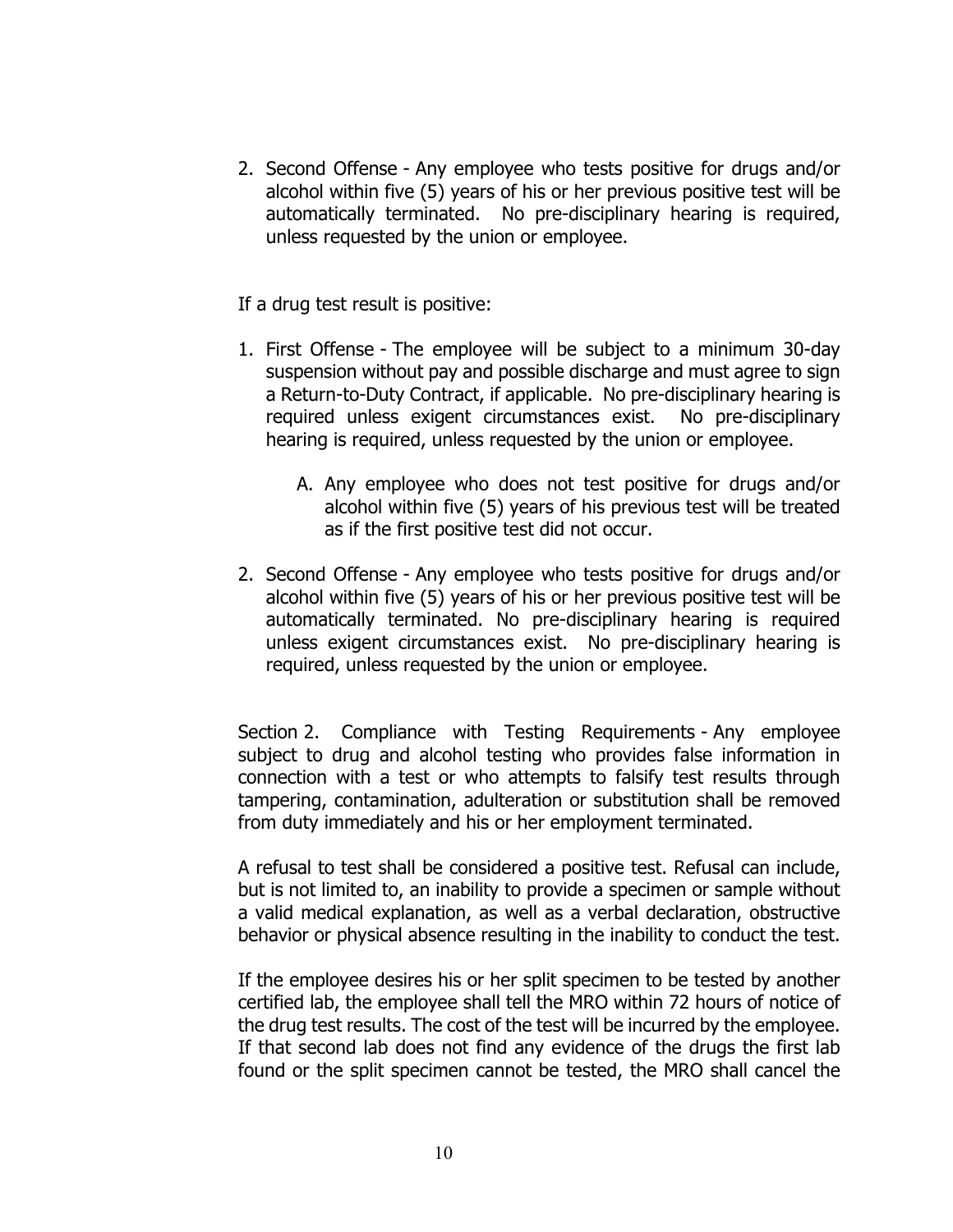test results and the employee will not be subject to discipline. The MRO shall disclose the results of any split specimen test to the City.

An employee who is allowed to return to duty after engaging in prohibited conduct must agree to a Return-to-Duty Contract. The contract shall include, but is not limited to the following:

- 1. A release-to-work statement from an approved Substance Abuse Professional (SAP) prior to returning to work.
- 2. An agreement from the employee to complete any recommended treatment or rehabilitation programs.
- 3. A negative test for drugs and/or a less than .02 test result for alcohol prior to returning to work. The employee will be responsible for the cost of such testing.
- 4. An agreement to unannounced frequent follow-up testing.
- 5. A statement of expected work-related behaviors prior to returning to work.

Violation of the Return-to-Work Contract is grounds for discharge.

Section 3. Confidentiality - Information and records relating to positive drug and/or alcohol test results, drug and/or alcohol dependencies and legitimate medical explanations provided by the Medical Review Office (MRO) shall be held confidential. Such records and explanations may be disclosed among directors, managers and/or supervisors on a need-toknow basis and may be disclosed where relevant to a grievance, Civil Service hearing, charge, claim or other legal proceeding initiated by or on behalf of an employee.

Employees shall, upon written request, have access to their own results and to records relating to them which the MRO provides to the City or receives from the City's laboratory. Any employee who violates confidentiality under this policy shall be subject to disciplinary action.

# **ARTICLE V - SENIORITY**

<span id="page-10-0"></span>SECTION 1: The right to employ, discharge for cause and promote employees in accordance with the provision of this Agreement shall be vested in the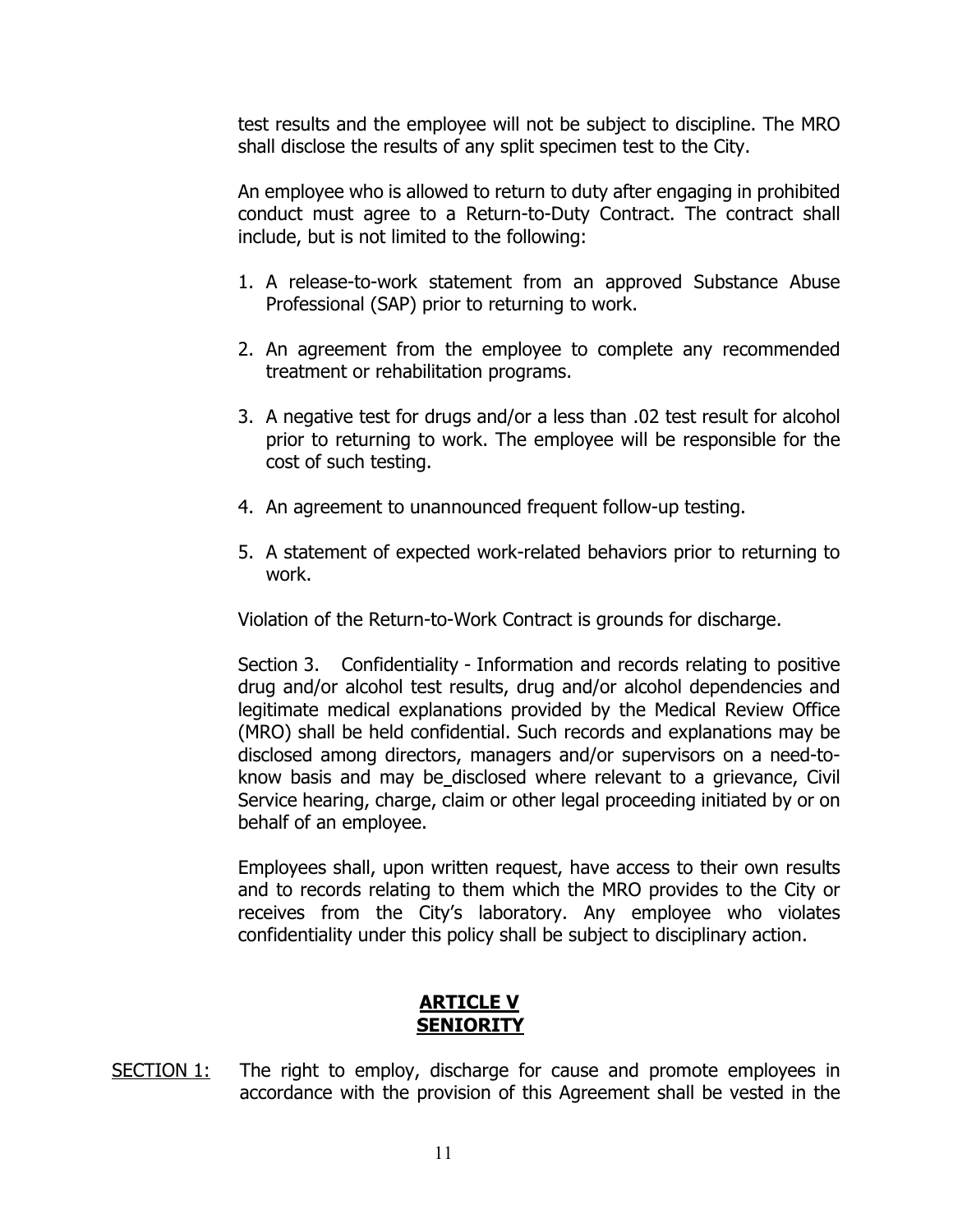Employer. After one (1) year of continuous employment, seniority shall be recognized and the senior employee shall be given preference, ability and qualifications being sufficient. In other words, a man having greater seniority shall be entitled to relieve a man doing a similar type of work with less seniority. Certified full-time employees shall have preference where promotions and overtime work is concerned. Seniority shall govern only employees covered by this Agreement and in no case shall an employee carry service time from outside this bargaining unit and apply it towards seniority in this bargaining unit. In case of layoff, the Steward will be the last man laid off in his Department and the first man rehired (with qualifications being sufficient). A temporary employee shall not work more than 6 consecutive months without mutual agreement of the parties.

SECTION 2: An employee is a "probationary employee" for the first eighteen (18) months of employment, except after twelve (12) months the employee would be entitled to a the contractual pay increase in effect for that contract year.

> Apprentices shall have a twenty-four (24) month probationary period. Within the bargaining unit, "probationary employees" shall have no seniority until they have completed their probationary period.

> Probationary employees will be eligible for paid holidays and sick time at the same rate as regular full-time employees, except that probationary employees will not be eligible to use any sick time until they have completed six (6) month's service.

> Probationary employees shall accrue vacation and personal day's benefits during the term of their probationary period.

> The probationary period required above represents a total cumulative service time and may be adjusted and extended so as to properly allow for any authorized leaves of absence or other approved breaks in service. However, should any such leave of absence or break in service be greater than two (2) months, the Employer may require that the entire probationary period be restarted at the time the employee returns to work.

> During the probationary period, the probationary employee may be disciplined, discharged, laid off, or otherwise dismissed at the sole discretion of the Employer and neither the reason for nor the disciplinary action, discharge, layoff, or dismissal may be subject of a grievance.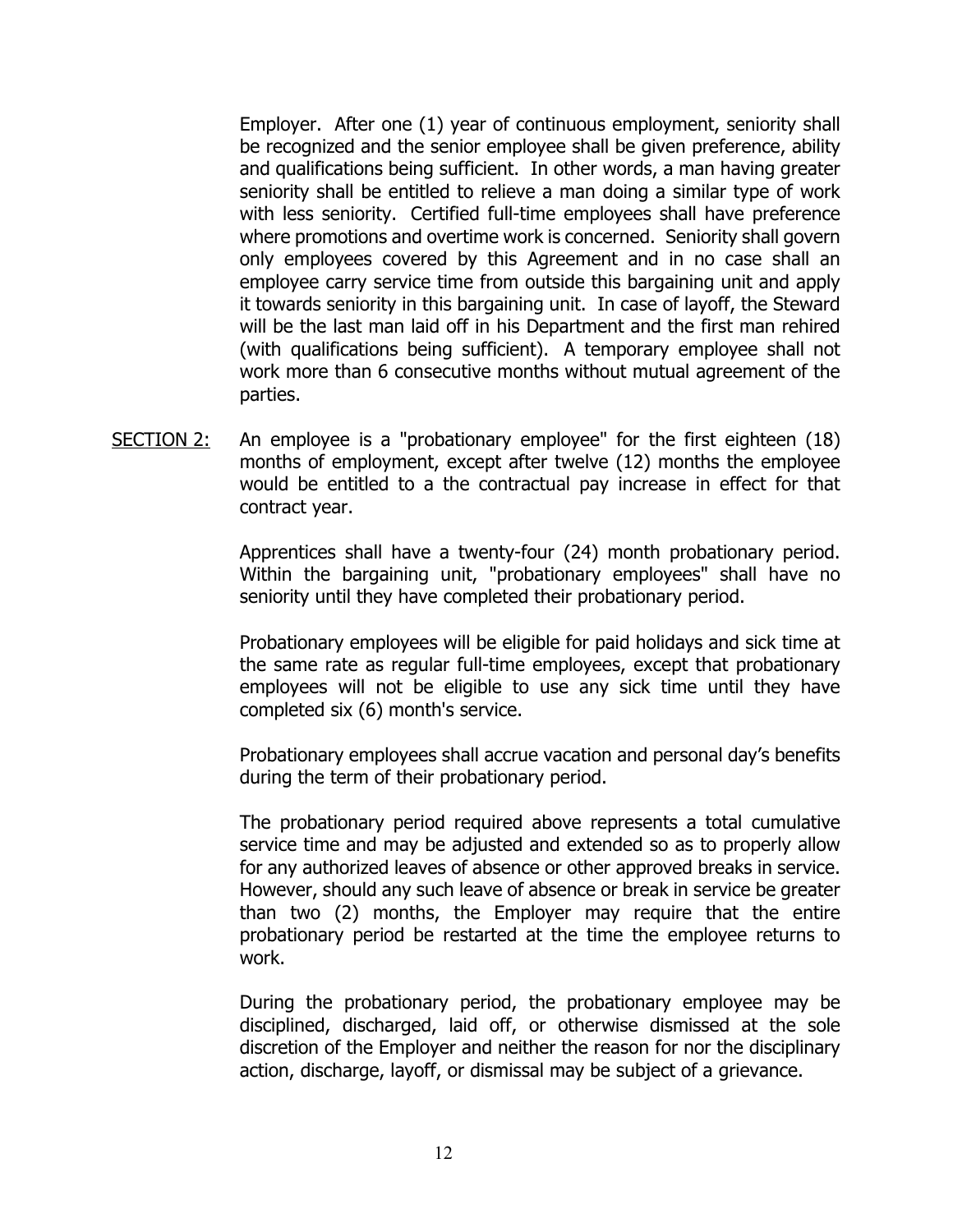SECTION 3: The Employer will not subcontract work that is in the practice of being done in the garage, nor will it subcontract for the purpose of laying off employees or for the purpose of failing to recall employees.

> Nothing herein prevents the Employer from subcontracting services such as equipment under warranty, specialty equipment, or when operational exigent circumstances necessitate. Prior to contracting out such services, the Fleet Manager (or his designee) shall provide a five (5) day notice to the Union.

- SECTION 4: An employee placed on temporary assignment to a higher paid classification shall receive the established rate of pay for the higher classification. Employees placed on temporary assignment to a lower paid classification shall not suffer a reduction in wages.
- SECTION 5: An employee being transferred, demoted or laid off shall be notified two (2) weeks in advance of such action. In the event a layoff is necessary, employees will be laid off in accordance with their seniority and their ability to perform the remaining work. An employee shall not earn vacation or sick leave accrual or personal days during the period of layoff. The names of employees laid off shall be placed on a recall list for a period of sixty (60) months. Recall shall be according to the inverse order of their layoff, provided they are presently qualified to perform the work. Employees who are eligible for recall shall be sent a notice of recall to the employee's last reported address, certified mail, return receipt requested. The employee shall notify the employer of his intention to return within five (5) working days after receipt of a notice of recall.
- SECTION 6: Seniority will prevail in transfers from one shift to another for Fleet Technicians. When there is an opening on a shift for all other titles, the opening will be offered by classification and seniority to that employee.
- $SECTION 7:$  Not later than three (3) days after a vacancy occurs, which the Employer plans to fill, the opening shall be posted for five (5) days by heads of the Department, and all persons currently a member of the bargaining unit shall be permitted to bid on same. Qualifications being sufficient, the Fleet Manager and the Union Steward or designated Union representative shall be the judge as to whether eligible employees bidding on a vacated job are sufficiently qualified to perform that job. After the judgment has been made on the qualifications of applicants, then seniority with the Employer shall be taken into account. Ninety (90) days shall be considered a probationary (break-in) period. A new employee serving an original probationary period shall not be eligible for promotion during his/her first year of employment. Such employees may voluntarily accept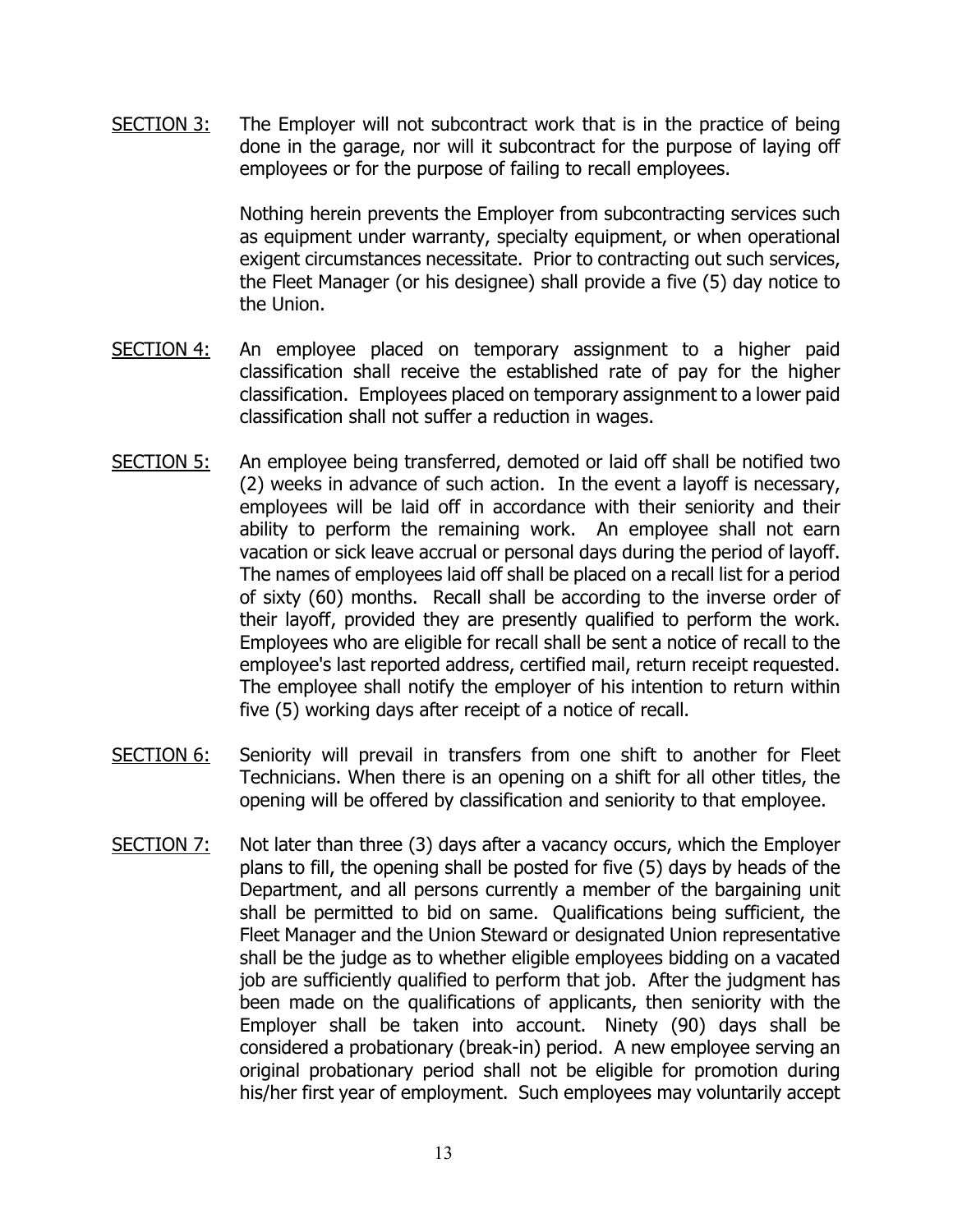assignment of additional duties and responsibilities without additional compensation.

- SECTION 8: Any employee who accepts a position excluded from the bargaining unit shall retain all seniority accumulated up to the time of transfer or promotion; but shall not accumulate any additional seniority for the period of time they are outside the bargaining unit. Such employee may not use their seniority to bid on any vacancy in the bargaining unit while they are in a position that is not covered by this Agreement. Said employee shall have a ninety (90) day probationary period to assure that both the Employer and the individual have made the right choice. During this ninety (90) day period said employee will be able to return to his former position provided that he is then physically qualified to return to work. It is understood that in case of return of this individual within the ninety (90) day probationary period other employees will consent to such demotions as are necessary to make room for him.
- <span id="page-13-0"></span>SECTION 9: An employee temporarily assigned to a Fleet Technician Lead by the Employer will be paid the temporary assignment rate for the entire shift.

# **ARTICLE VI FAMILY DEATH**

SECTION 1: Employees shall be granted a maximum of five (5) days leave of absence at the regular rate of pay for a death occurring to one of the following: father, mother, spouse, child, spouse's mother or father.

> Employees shall be granted a maximum of three (3) days leave of absence at the regular rate of pay if a death occurs to one of the following: brother, sister, grandparents, and grandchildren or other relatives that are members of the employee's household at the time of death. Employee shall be granted one (1) day at regular rate of pay if a death occurs to his brother-in-law or sister-in-law. In addition, up to two (2) sick days may be used to supplement a funeral leave provided that any funeral leave shall not exceed five (5) consecutive days per occurrence. The use of such sick leave in conjunction with funeral leave shall not be taken into consideration for purposes of determining the number of sick days used per year or eligibility for the sick leave bonus.

SECTION 2: Pay shall be granted only for days spent in making funeral arrangements, attending the funeral, and traveling to and from the funeral. Employee must notify Job Steward and Fleet Manager or designee in charge before leave is taken. Upon returning to work the employee shall sign a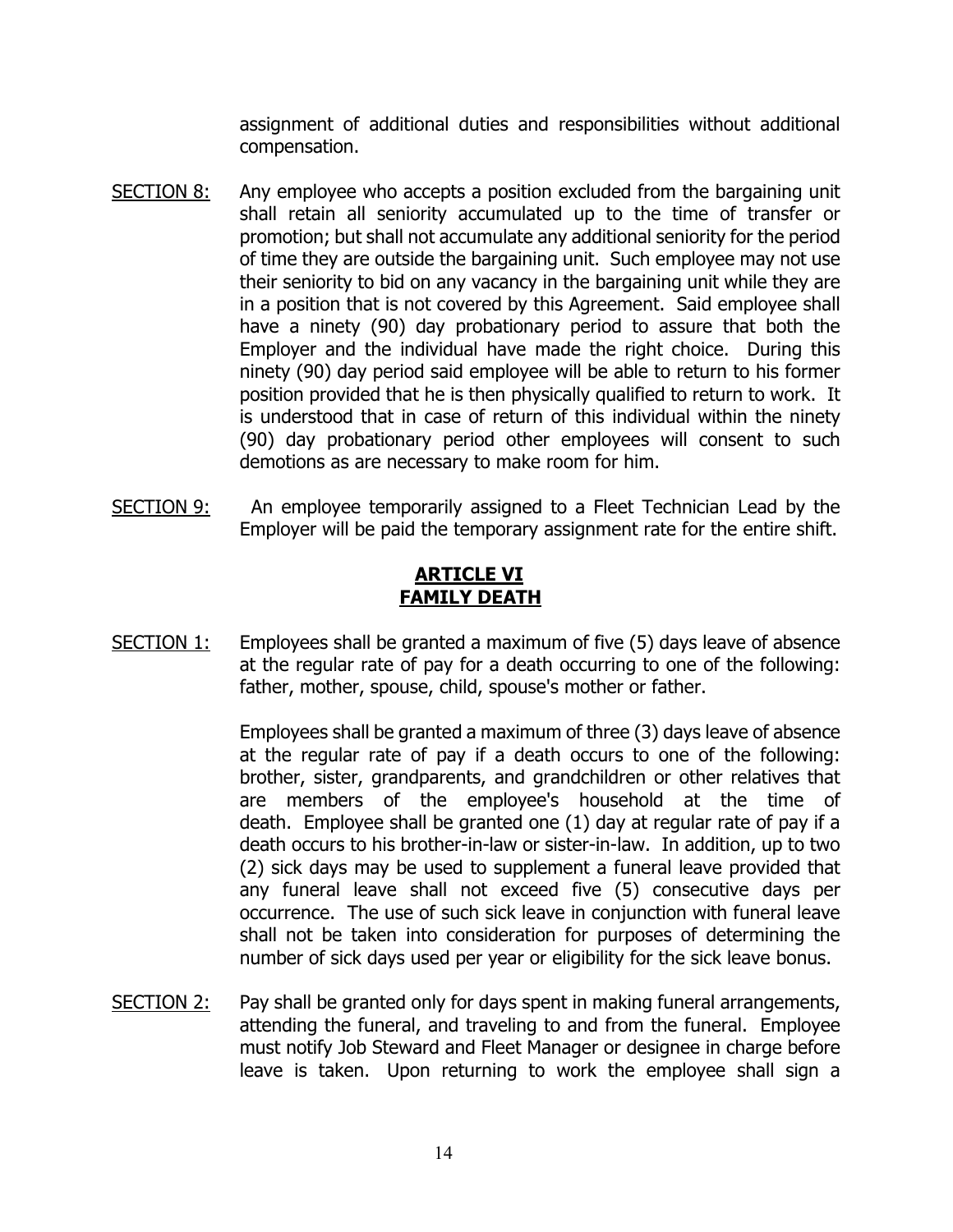statement attesting to the time and place of the funeral he attended and the relationship to him of the deceased.

SECTION 3: Employees attending a funeral, as specified in the preceding paragraphs, which falls on a vacation day, shall not be charged vacation time for that day.

# **ARTICLE VII HOLIDAYS**

<span id="page-14-0"></span>SECTION 1: The following holidays shall be granted to all full-time employees: New Year's Day, Martin Luther King's Birthday, Memorial Day, Independence Day, Labor Day, Veterans Day, Thanksgiving Day, Friday after Thanksgiving, Christmas Eve (day off to be determined annually), Christmas, Good Friday, and Lincoln's Birthday. To be eligible for holiday pay, an employee's shift must begin on the holiday, or the employee is required to work overtime on the holiday. However, City Holidays that fall on a Monday will be observed on Sunday for night shift employees working 5, 8-hour days.

# **ARTICLE VIII VACATIONS**

<span id="page-14-1"></span>SECTION 1: Employees will be granted vacation time with pay according to the number of years of continuous service (anniversary date) they have with the Employer. Vacation leave per year will accrue on an annual basis according to the following yearly schedule:

|                           | Length of Service       |           | Days Available Per Year |
|---------------------------|-------------------------|-----------|-------------------------|
| (at the beginning         | (until the end of your) |           |                         |
|                           | of your)                |           |                         |
| (366th day of employment) | 2nd year                | 8th year  | 10 days                 |
|                           | 9th year                | 12th year | 15 days                 |
|                           | 13th year               | 14th year | 16 days                 |
|                           | 15th year               | 16th year | 17 days                 |
|                           | 17th year               | 18th year | 18 days                 |
|                           | 19th year               | 20th year | 19 days                 |
|                           | 21st year               | 22nd year | 20 days                 |
|                           | 23rd year               | 24th year | 21 days                 |
|                           | 25th year               | 26th year | 22 days                 |
|                           | 27th year               | 28th year | 23 days                 |
|                           | 29th year               | 30th year | 24 days                 |
|                           | 31 years or more        |           | 25 days                 |
|                           |                         |           |                         |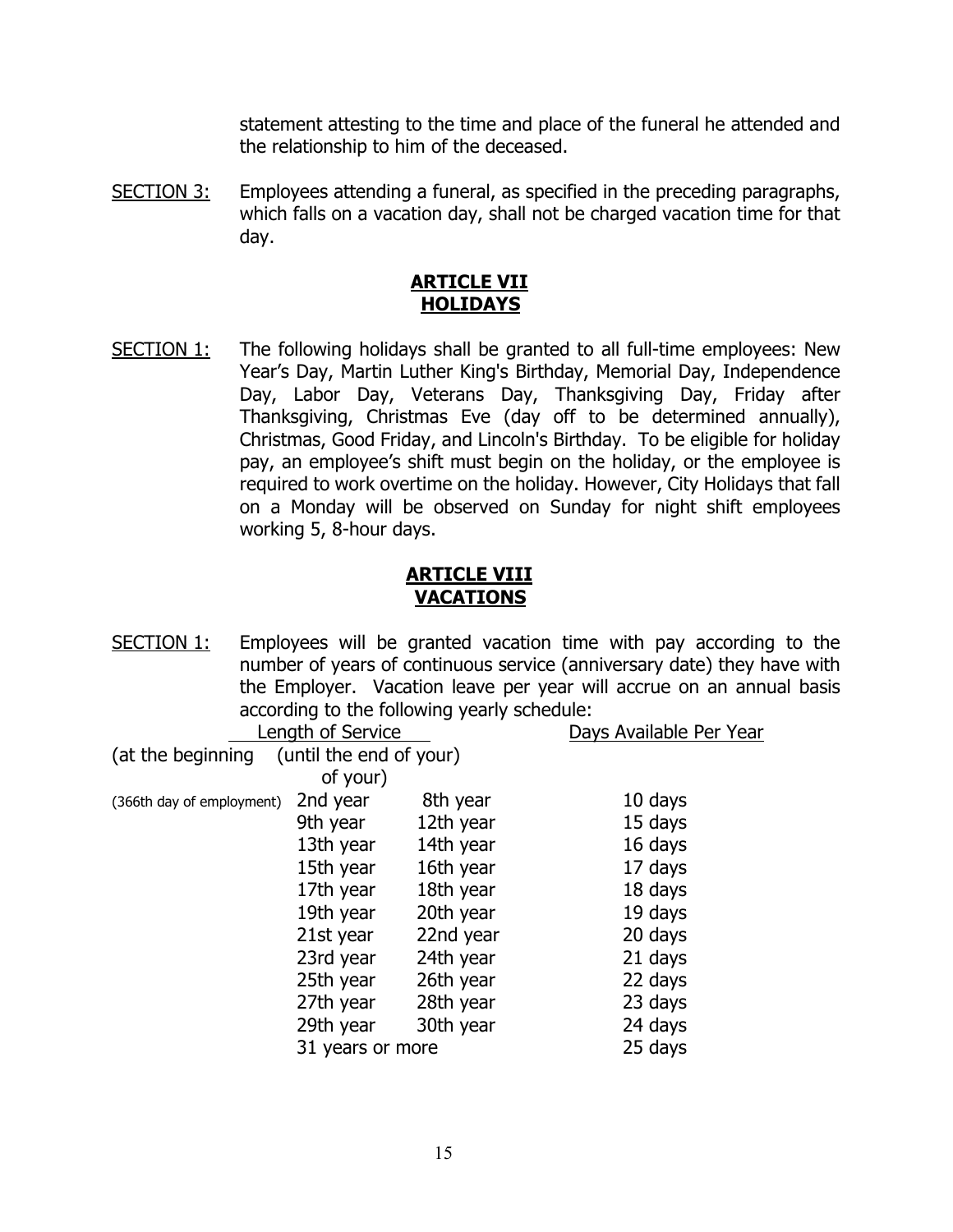For example, an employee whose anniversary date is on March 1 in his first year of employment will earn .83 days per month until the following March 1 at which time that employee will have earned 10 days' vacation. Thereafter, employee shall be granted their lump sum annual vacation on March 1 of each year.

The vacation year will be March 1 of a given year until February 28 of the following year. Employees will be allowed to use vacation time as shown under the "days available" column above on March 1 of each vacation year. It is recognized that most employees will not have earned the full number of "days available" until their anniversary date, however, they will be allowed to use this time beginning March 1 until February 28. Any employee that leaves the service of the City for any reason and have used vacation time that has not yet been earned will be charged a like amount of time to be deducted from their final pay check. All unused vacation balance shall be paid out to the employee at the time of separation from the City.

- SECTION 2: Vacations may be taken between March 1 of one year and February 28 of the succeeding year, except as provided for in Section 3 below. No employee will be allowed to take more than two (2) weeks' vacation time between June 1st and September 1st. Employees with three (3) or more weeks' vacation time must take their vacation on succeeding days or break it into one (1) two (2) week period and the remaining days taken in succession at some other period. The Fleet Manager may, at his discretion, allow an employee a different division of vacation time if, in his opinion, the employee's circumstances warrant it and it will not disrupt operations.
- SECTION 3: Vacation time will not accumulate from one vacation year to another. An employee leaving the service of the Employer shall have his vacation time prorated from his last anniversary date. Effective March 1, 2004, vacation leave earned in one year must be taken by the end of the next succeeding year or be lost. For purposes of this section, a year shall be March 1 through February 28.
- SECTION 4: The Employer agrees to respect the wishes of the employee's request as to the time to take vacations as nearly as practical according to their seniority. Vacation requests will be issued not later than February 1st, and must be turned in not later than March 1st. Any requests not returned prior to this date shall lose their seniority and will be scheduled at the discretion of the employer.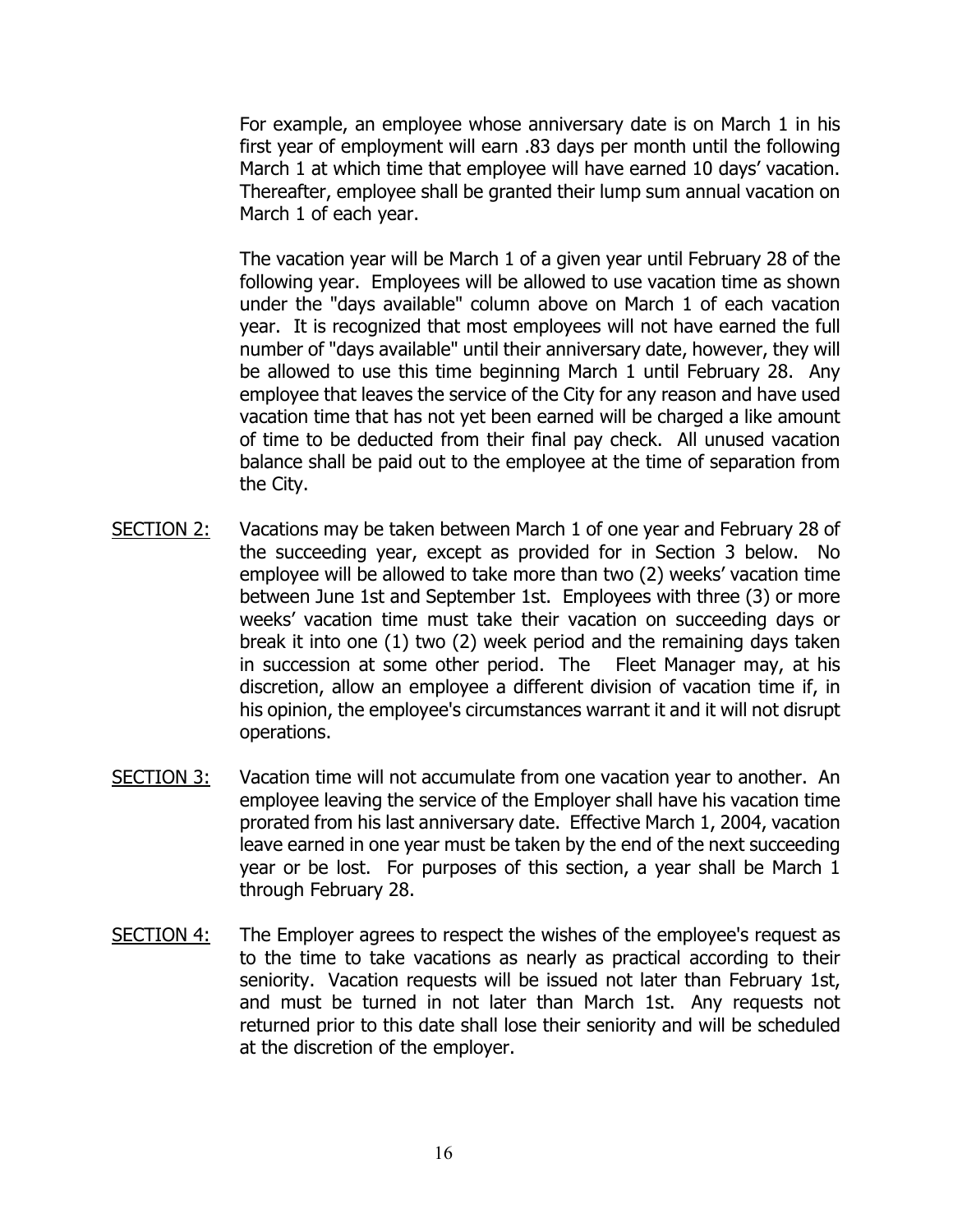Vacation requests must be turned in to the Fleet Manager or designee by November 1 of each year. If the employee's vacation request is not turned in by November 1, the Fleet Manager or designee may discuss with the employee a convenient time to schedule this unscheduled vacation to be used prior to February 28 of the next year. Any employees not scheduling their vacation after December 1 will have that vacation scheduled for him at the discretion of the Fleet Manager or designee.

- SECTION 5: Vacation pay and sick benefits will be paid at the rates as provided in ARTICLE XVII, RATES OF PAY.
- SECTION 6: Effective March 1, 2002, employees who have over 90 sick days on the books, may trade two sick days for one vacation day up to a maximum of 10 sick days for pre-scheduled vacations. Effective March 1, 2004, employees who have over 32 sick days on the books, may trade two sick days for one vacation day up to a maximum of 10 sick days for prescheduled vacations. An employee may not trade below 30 sick days. Such vacation days must be used between March 1 and February 28. Days traded are not eligible to be cashed out nor shall be used to convert other vacation days to cash.

# **ARTICLE IX SICK BENEFITS**

- <span id="page-16-0"></span>SECTION 1: Sick benefits will be paid to employees after six (6) months service as follows: Each employee covered by this Contract shall accumulate sick leave at the rate of one (1) work day with 100% pay per month, including prior service up to a maximum of two hundred forty (240) days sick leave. Effective October 1, 2000, an additional 12 days for each year of the contract shall be added to the maximum number sick days that an employee may accrue. Such additional days accrued shall not increase the number of days compensable upon retirement. Employees who have accrued sick leave at the time of retirement or death shall be granted five (5) days compensation for every twelve (12) days of accrued sick time up to a maximum of ninety (90) sick days. (Equivalent to 37.5 day's pay). Employees hired on or after October 1, 2011, shall not be paid for any accumulated sick leave upon retirement, but would qualify upon death while employed at the City.
- SECTION 2: It shall be the responsibility of the employee to see that his Supervisor is notified of his illness and his inability to work prior to the beginning of his shift.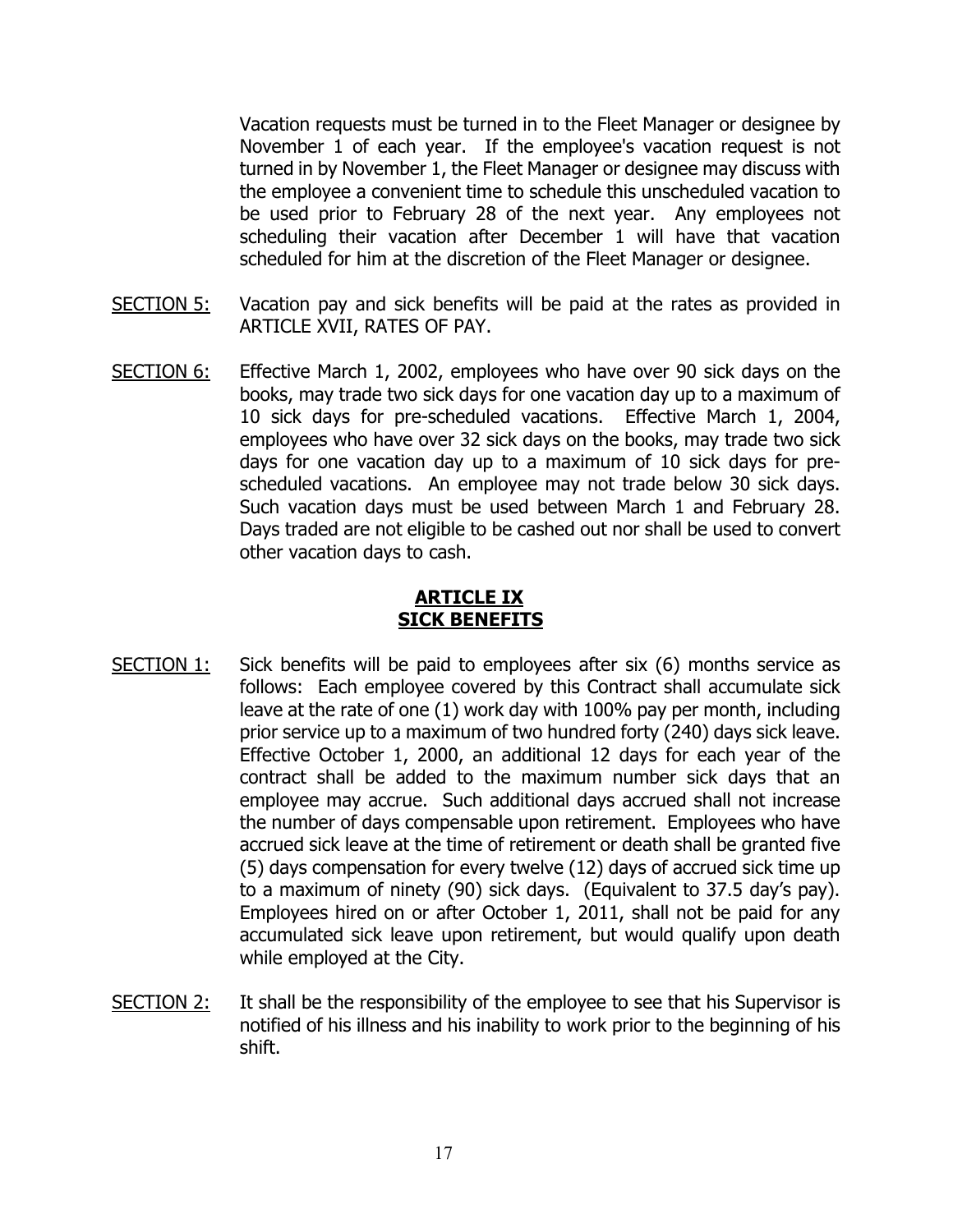Sick time may be used for illness, disability or injury to the employee, appointments with a doctor, dentist or other professional medical practitioner, quarantine and for serious illness or disability in the employee's immediate family which requires the employees' personal care and attention. Employees shall make every effort to schedule nonemergency medical examinations outside of normal working hours. If this is impractical, the employee shall be allowed to use sick leave in increments of no less than one (1) hour for such medical examinations provided he informs the supervisor of such examination as far in advance as possible and provides verification of the doctor or dentist appointment.

The City will administer a disciplinary procedure based on number of instances and not number of days taken. An instance could be as little as one (1) hour sick time or any unlimited amount of sick time. An instance also could be considered several separate instances related to the same illness or treatment. Sick leave of 4 hour increments or less may be utilized up to two times in any contract year and will not be counted as an occurrence so long as it is for a medical appointment with verified medical documentation submitted.

It is recognized that circumstances may warrant lesser or greater disciplinary action and this does not eliminate the Employer's ability to administer progressive disciplinary action where warranted.

> 7 instances - verbal warning 8 instances - written warning 9 instances - 1 day suspension 10 instances - 5 day suspension 11 or more instances – termination

For employees working the 10-hour night shift sick instances schedule shall apply:

> 5 instances—Verbal Warning 6 instances—Written Warning 7 instances—1 Day Suspension 8 instances—3 Day Suspension 9 instances—5 Day Suspension 10 or more instances—greater than 5-day Suspension or **Termination**

 $SECTION 3:$  If the employee shall be absent on sick leave for three  $(3)$  consecutive days or more, he shall furnish a doctor's certificate reflecting the reasons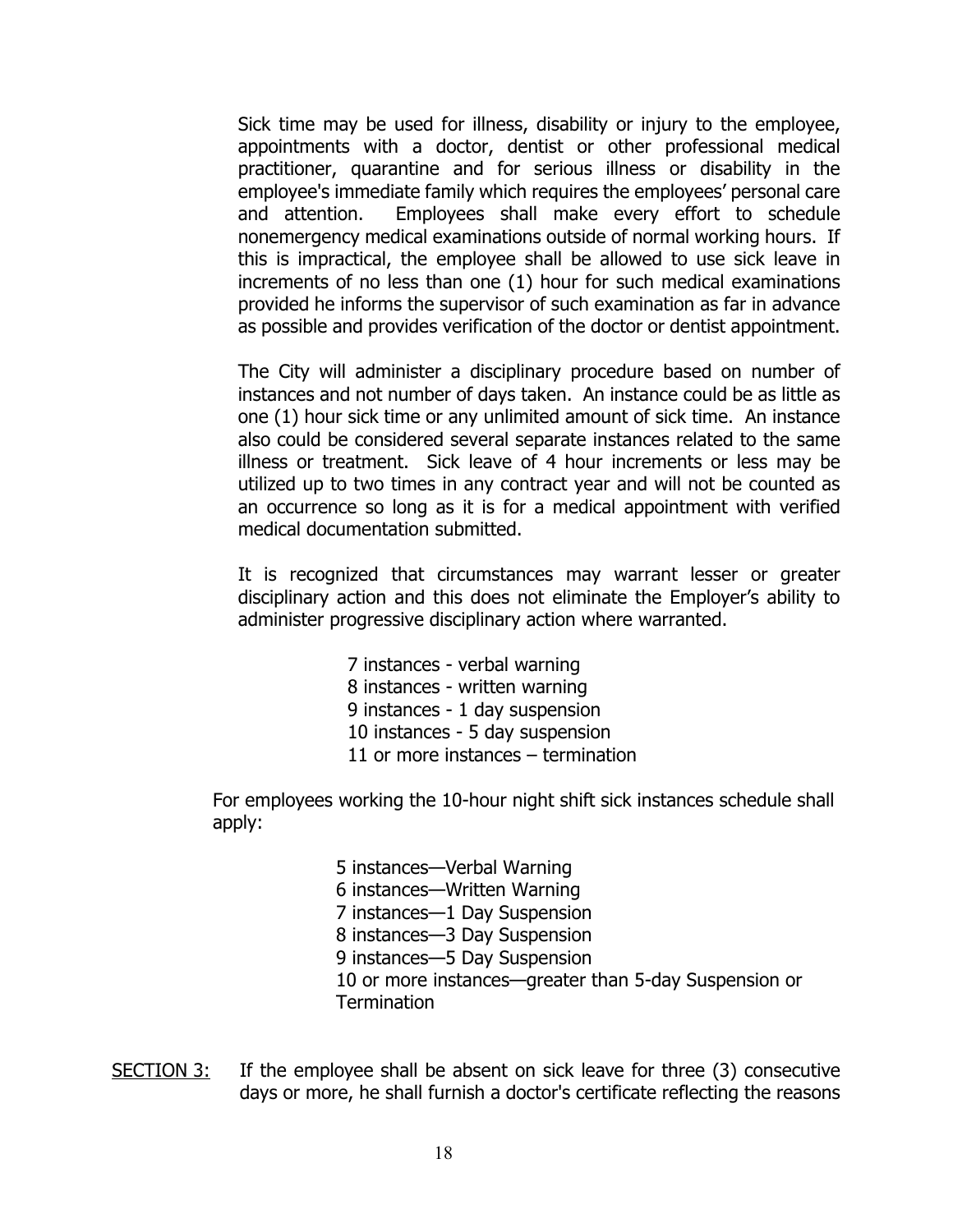for his absence. When a person has used (30) days sick leave time to which he is entitled under this contract all benefits under the IMRF shall be available to him or he may use the balance of accrued sick leave time.

- SECTION 4: Employees shall not be compensated for more than two (2) days in any contract year (October 1st to September 30th) for illnesses which do not require a doctor's certificate. Employees who have accrued thirty (30) days sick leave prior to a contract year and do not use over one (1) day sick leave, or are not absent without pay during an ensuing contract year shall be granted two (2) days leave with pay between October 1st and September 30th of the succeeding contract year. Employees who have accrued ninety (90) days sick leave prior to a contract year and do not use over one (1) day sick leave or are not absent without pay during an ensuing contract year shall be granted five (5) days leave with pay between October 1st and September 30th of the succeeding contract year so long as proper schedules can be maintained and adequate notice is given. Such leave may be taken in one (1) to five (5) day increments. Effective October 1, 2012, sick days covered under FMLA shall be considered when determining eligibility for benefits under Section 4 and 4a.
- SECTION 4A: If the average number of sick days taken by all employees covered under this contract is 3.5 days or less during the contract year beginning October 1, employees using 3.5 sick days or less will receive a \$250 bonus at the end of the corresponding contract year. If the average number of sick days taken by all employees covered under this contract is 2.5 days or less during the contract year beginning October, 1, employees using 2.5 sick days or less will receive an additional \$100.00 for a total of \$350.00. If the average number of sick days used by all employees exceeds the above average, but an individual employee uses 2 sick days or less during the contract year, the employee will receive \$150.00 bonus at the end of the corresponding contract year.
- SECTION  $5$ : Employees will be granted three (3) personal days on October 1 of each year that may be taken at the employee's discretion. New employees must be on the payroll at least ninety (90) days before being eligible for one (1) personal day; one hundred eighty (180) days for two (2) personal days; and two hundred seventy (270) days for three (3) personal days. Employees must give notice to the Employer at least twenty-four (24) hours in advance of the shift he desires to use as his personal day unless the personal day is used in lieu of sick leave. Employees may use a personal day in lieu of sick leave when preserving their bonus vacation. Personal days must be used within the contract year.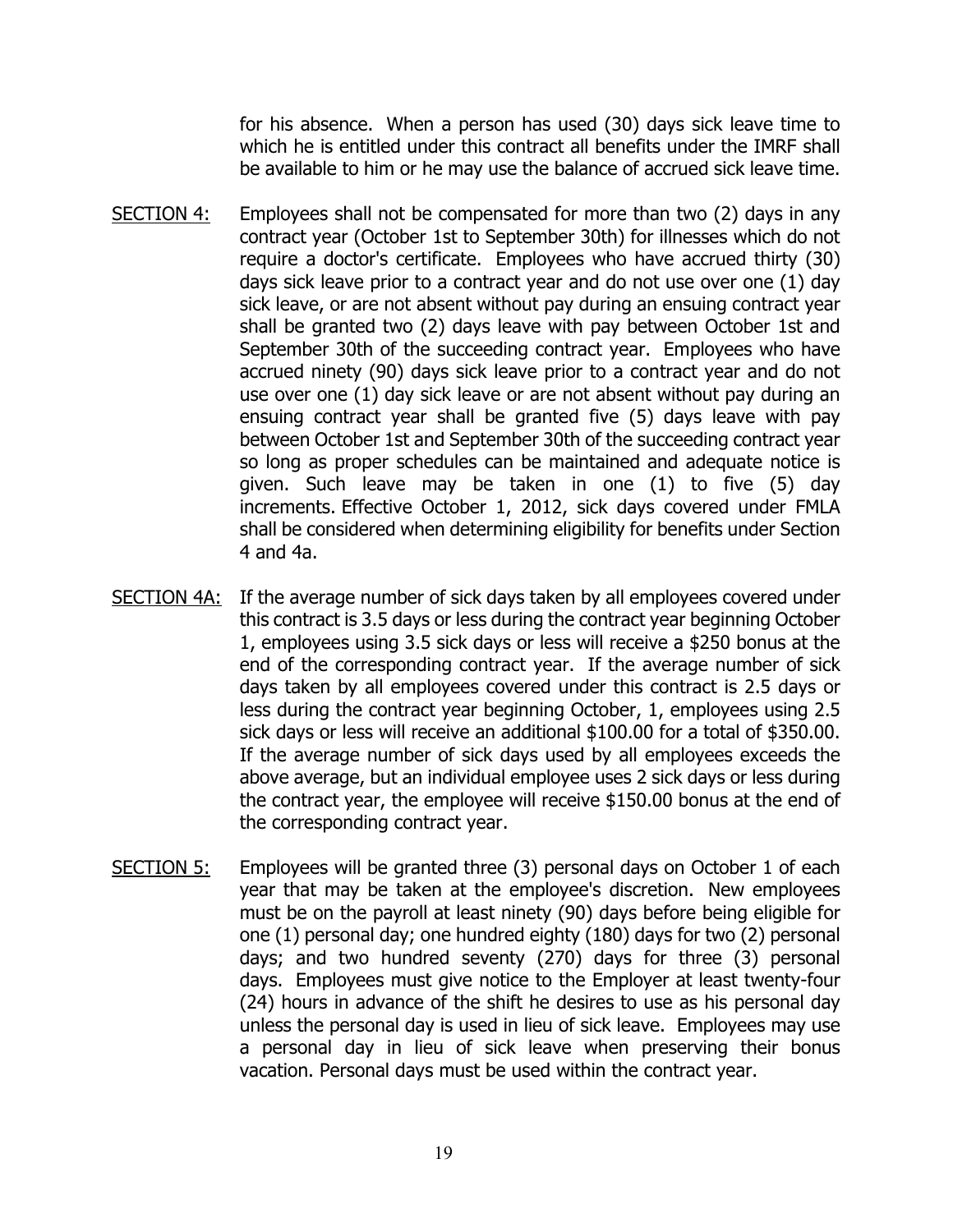- SECTION 6: Only one man at the Garage per shift can be off on a personal day for any one day. However, the Fleet Manager or designee in charge, at his discretion can allow more than one employee off if, in his opinion, it will not disrupt operations. Personal days will be scheduled in the order requested. If an employee does not use his personal days during the contract year, he must, before the beginning of the next contract year, schedule the days on which he desires this time off. Such personal days shall be used between October 1st and March 1st, and may not be rescheduled after the beginning of the new contract year.
- SECTION 7: Vacation pay and sick benefits will be paid the rates established in Articles XVII, XVIII, XIX and XX.
- SECTION 8: Any employee who is disabled for work as a result of illness or injury arising out of and in the course of his employment, which is compensable under the Illinois Workers' Compensation or Occupational Diseases Acts, shall be compensated as provided in the applicable Act, as it may from time to time be amended, provided that the first three (3) days of such disability shall be at full salary. Commencing with the fourth (4th) working day of disability, and continuing until and including the ninetieth (90th) calendar day from the date of the illness or injury, an employee who remains incapacitated for work shall be additionally compensated, as salary, for all workdays missed because of said illness or injury, an amount equal to the difference between compensation payable under the abovementioned Acts and what his net salary would be were he not disabled. As used in the immediately preceding sentence, "net salary" shall mean "gross salary less State and Federal taxes, pension and union dues." The resulting amount, less deductions, shall be paid to the employee. Issues relating to compensability of work related injuries which cannot be resolved between the employer and employee shall be decided under the procedures of the Illinois Industrial Commission.

The employee will receive full time for the day of injury. Employees shall not accrue benefit time while off on workers' compensation for seventyfive (75) days or more, unless specifically awarded pursuant to the Workers' Compensation Act, award, or settlement.

SECTION 9: In addition to leaves authorized above, the department head may authorize an employee to be absent without pay for personal reasons for a period or periods not to exceed ten (10) working days in any calendar year.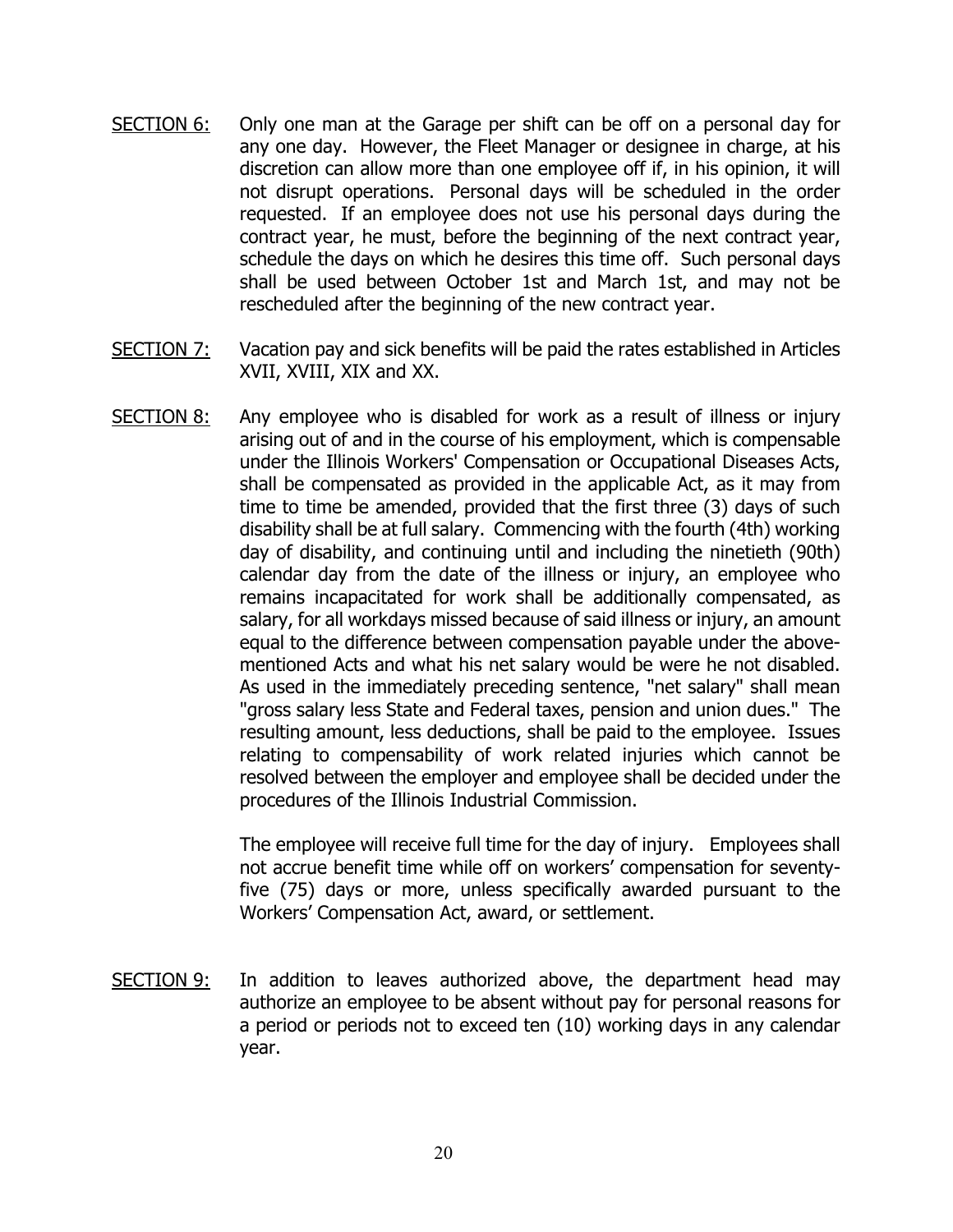- SECTION 10: The Director may authorize special leaves of absence with or without pay for any period or periods not to exceed three (3) calendar months in any one calendar year, for the following purposes: attendance at college, university or business school, for the purpose of training in subjects relating to the work of the employee and which will benefit the employee and the Employer service; urgent personal business requiring the employee's attention for an extended period, such as serving on a jury; settling estates; liquidating a business; and attending court as a witness; and for the purposes other than the above that are deemed beneficial to the Employer service.
- SECTION 11: The Director may grant leaves of absence with or without pay in excess of limitations above for the purpose of attending extended courses of training at a recognized university or college, and for other purposes that are deemed beneficial to the Employer service.
- SECTION 12: Employees who have worked for at least twelve (12) months and for at least 1,250 hours during the last twelve (12) months may request leave pursuant to the Family and Medical Leave Act. Leaves may be requested for the birth or adoption of a child or for a serious health condition. Employees may receive a leave to take care of themselves or an eligible family member who has a serious health condition; that is, an illness, injury, impairment, or physical or mental condition that involves inpatient care in a hospital, hospice, or residential treatment facility or continuing treatment by a health care provider.

An eligible employee is entitled to a maximum of twelve (12) weeks of Family or Medical leave in a twelve (12) month period. A "rolling" twelve (12) month period measured backward from the date an employee uses any FMLA leave shall be used for this purpose. Employees will be required to exhaust all paid benefit time (vacation, personal days and sick leave) as part of their FMLA leave and such time will count toward the twelve (12) week limit.

Leaves to take care of a serious health condition may be taken on an intermittent or reduced schedule basis. Leaves for the birth or adoption of a child must be taken within the first twelve (12) months of the date of birth or placement.

Employees must request a leave by giving the city notice at least thirty (30) days in advance of a foreseeable leave, and as soon as practicable for an unforeseen leave.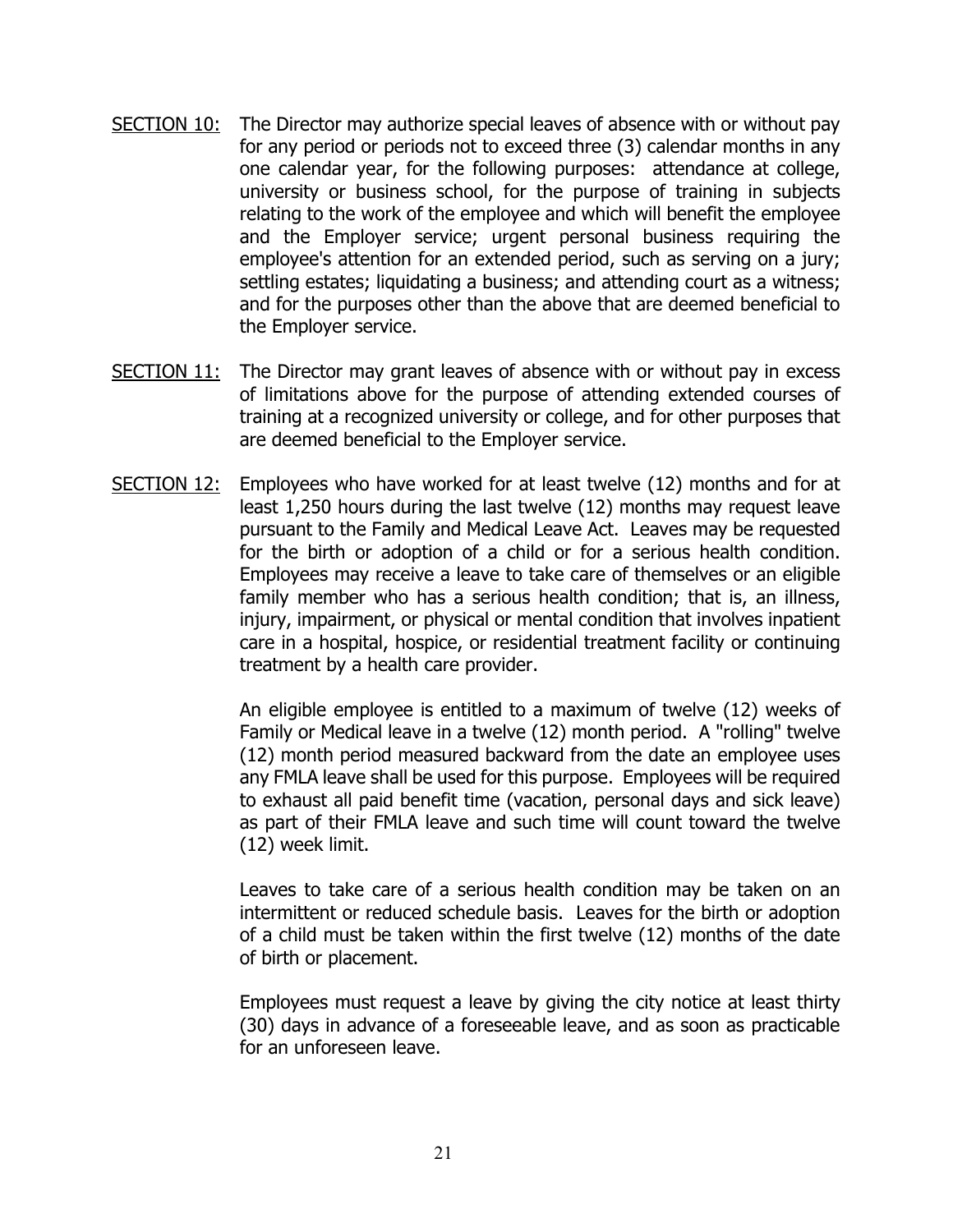The Employer may require employees requesting a leave to care for a serious health condition to submit medical verification from a health care provider. The employee may also be required to undergo an examination by an impartial physician. Such examination shall be paid for by the Employer. Upon return to work, the employee shall submit a fitness-forduty certificate from a qualified health care provider.

During a Family or Medical leave, the Employer will continue to provide medical and dental coverage at the same premium rate as if the employee was still on active duty. The employee will be required to maintain individual health and/or dental premiums, if any. Payment of the employee's premium shall be due on the first day of the month and in no case later than the tenth of the month. Coverage shall cease immediately for any employee whose payment is more than thirty (30) days late.

After a leave, the employee will be restored to the position he held prior to the leave or to an equivalent position with equivalent pay and benefits. An employee who fails to return from an FMLA leave will be required to reimburse the City for the Employer's portion of the health insurance premiums paid during the leave.

Employees who have utilized all their accumulated sick leave days and have completed an FMLA leave, if applicable, and are unable to report to or back to work because of the start of or continuance of their sickness or injury, including pregnancy related disability, may be granted an unpaid disability leave.

### **ARTICLE X - ABSENCE WITHOUT LEAVE**

- <span id="page-21-0"></span>SECTION 1: An employee who is absent from duty shall report the reason thereof to his supervisor prior to the date of absence, when possible and in no case later than starting time on the first day of absence. All unauthorized and unreported absences shall be considered without leave and deduction of pay shall be made for the period of absence. Such absence may be made the grounds for disciplinary action.
- SECTION 2: Union Business Leave: Any employee of the City who may be elected to or appointed to office in the Local Union that will require him to absent himself from duty to the employer shall upon leaving that office be reinstated to his former position, including all his seniority rights, providing that he is then physically qualified to return to work. It is understood that in case of return of such an employee, other employees will consent to such demotions or other actions as are necessary to make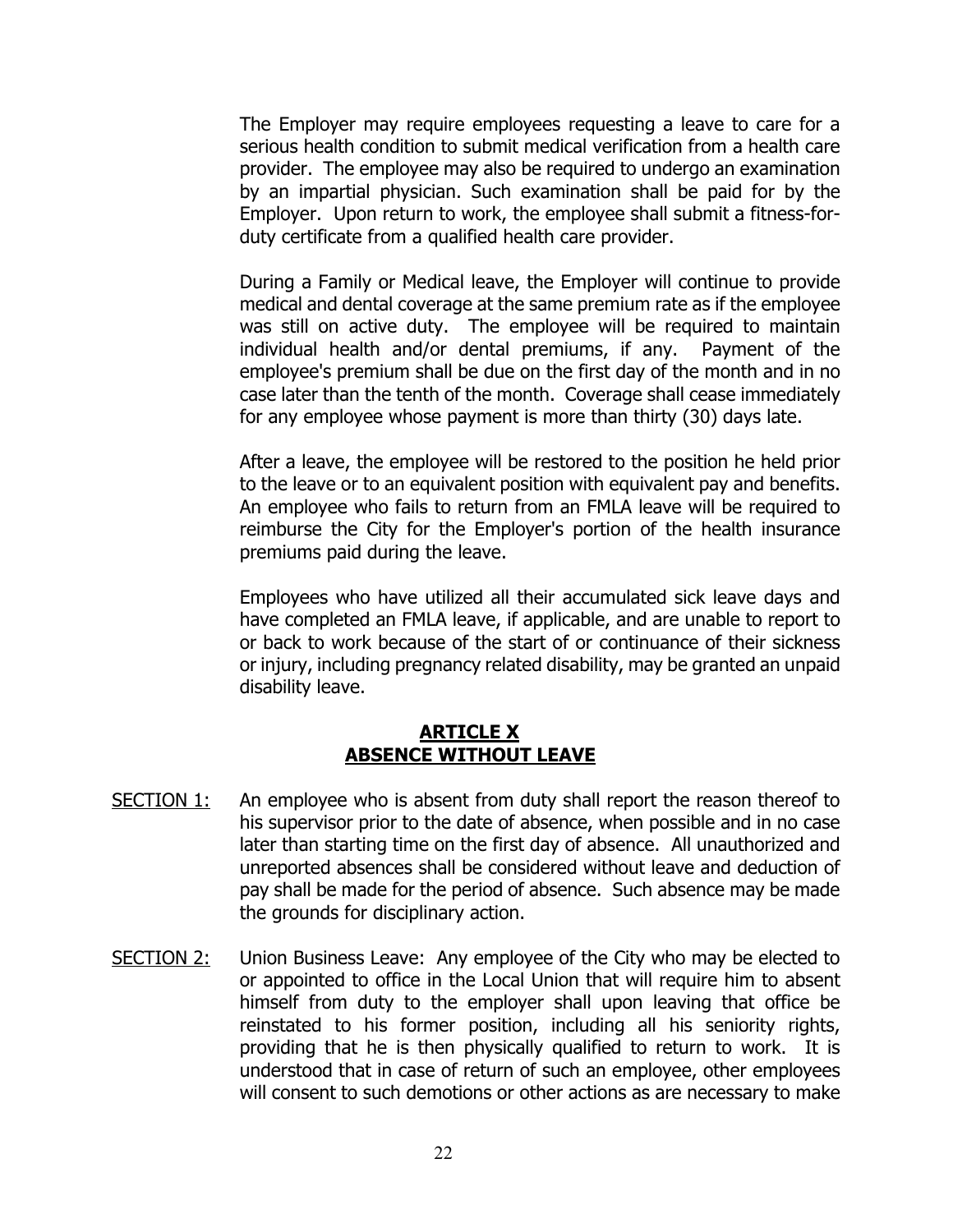room for him. Seniority rights shall continue if an employee is elected or appointed to a union office in the Local Union.

# **ARTICLE XI - GENERAL PROVISIONS**

- <span id="page-22-0"></span>SECTION 1: Authorized representatives of the Union conducting negotiations or other grievances that may arise shall not lose any pay for time away from his job.
- SECTION 2: The Employer agrees to furnish all necessary protection equipment, such as steel toed rubber boots, raincoats, hats and gloves and to pay onehundred percent (100%) of the cost of safety shoes. Steel toed rubber boots shall be stored at the garage. Employees shall be expected to take due care in the use of these items and shall be expected to wear them at all times. These items will be replaced on an as-needed basis only upon return of the damaged or worn-out items and only if the Employer agrees on the need for replacement. Replacement of safety shoes will be from the approved list maintained in the Purchasing Department. Safety shoes shall be purchased from either a vendor or a local retailer who sells approved safety shoes. Uniforms are to be furnished. Employees will have a choice between short-sleeve and long-sleeve shirts. A total of eleven (11) uniforms shall be provided, and employees shall have the choice between short and long sleeve shirts or a mixture of these shirts. Employees may wear t-shirts with the City of Springfield logo. The Employer shall provide 6 additional t-shirts to each member on April  $1<sup>st</sup>$ of each year. All employees shall be in full uniform.
- SECTION 3: Employees shall be provided Carhartt quality insulated coveralls where their job requires them to work out in the cold. These coveralls will be replaced as needed, provided the employee returns the article being replaced and the Employer agrees on the need for replacement.
- SECTION 4: The Employer will provide safety glasses, including prescription safety lenses if necessary in which case the lenses and frames must be ANSI approved. Employees requiring prescription lenses or employees that find it necessary to be fitted for frames shall be fitted and examined on their own time. Employees shall not be fitted for frames or safety glasses more often than once every six (6) months, and employees provided these safety glasses shall be required to wear them.
- SECTION 5. RESIDENCY: Effective January 1, 2018 contract, residency shall apply for any employees hired after the effective date of the ratified contract and to all current employees who reside within boundaries of the City of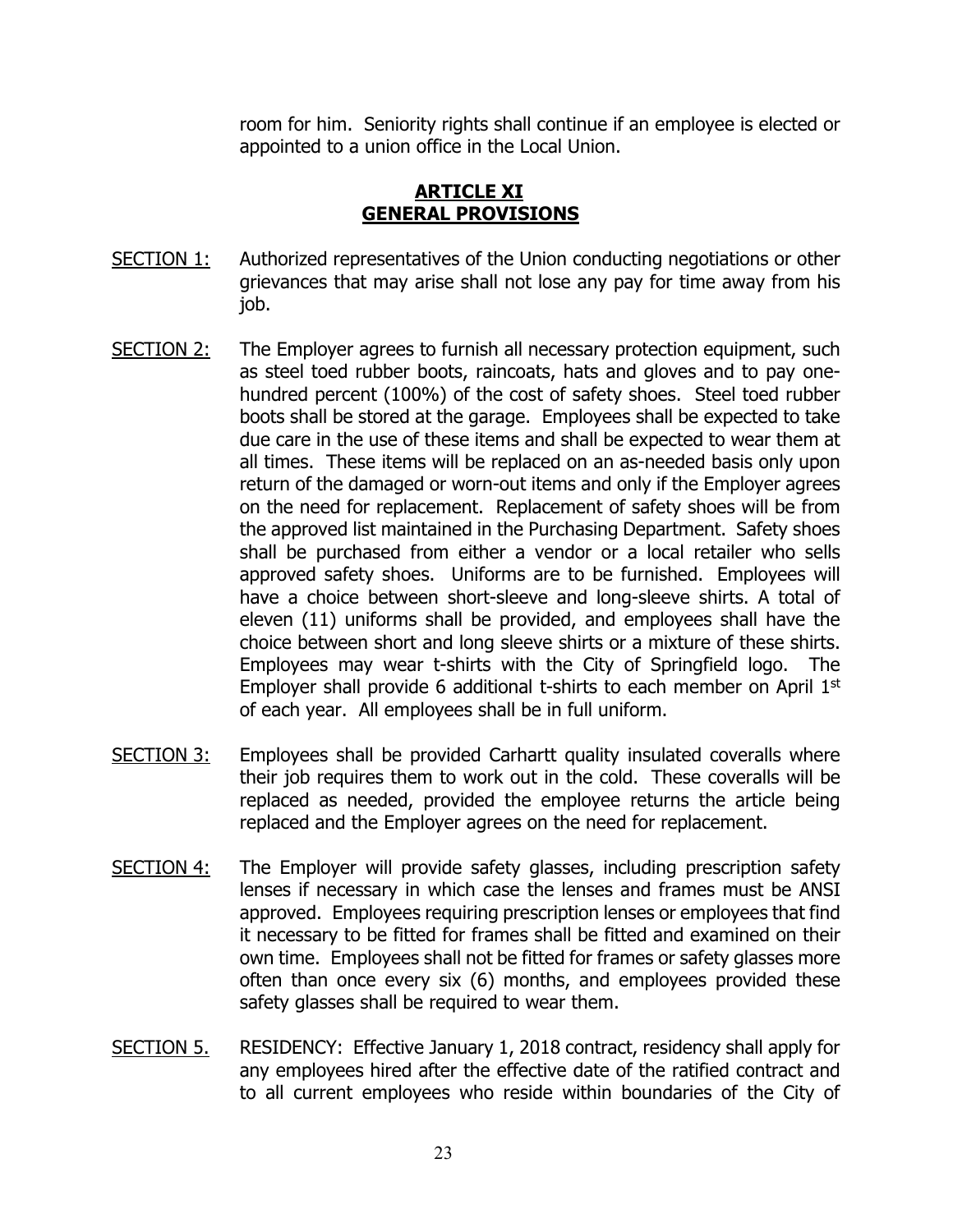Springfield. Current employees living outside of the City of Springfield shall be grandfathered and the residency ordinance shall not apply to them. If an employee living outside of the boundaries of the City of Springfield moves into the City of Springfield, then the requirements of the residency ordinance shall apply. Should the ordinance be reversed during the term of this agreement, this provision will become null and void.

- SECTION 6. In regards to the installation and utilization of GPS tracking technology on Springfield vehicles and/or cameras in the workplace, the undersigned parties agree as follows:
	- 1. This technology shall not be made available to the public except as is provided for under state, federal or local laws.
	- 2. The parties agree that GPS/camera equipment may be used to verify the guilt or innocence of an employee that the employer has a bonafide reason to suspect the employee of misconduct. Such equipment will not be utilized to harass employees, but will be used for, and not limited to, monitoring and locating vehicles used by employees. In the event that data retrieved from the GPS/camera system is used to support the employer's decision to discipline an employee, the union shall be provided with copies of all data pertinent to the contemplated discipline pursuant to any Pre-Deprivation Meeting.
- SECTION 7. Effective December 1, 2017, all individual employees covered under this agreement who work safely in accordance with all safety rules, and have no lost time accidents or OSHA recordable injury in a contract year, shall receive a safety incentive on December 1, each year. Should all members collectively achieve 2 or less lost time accidents or OSHA recordable injuries in a contract year, those who are eligible for the individual bonus shall also receive the group bonus. The incentive shall be administered as follows:

| <b>YEARS</b> | <b>Individual</b> | <u>Group</u> |
|--------------|-------------------|--------------|
| $1 - 5$      | \$200             | \$150        |
| $6 - 10$     | \$250             | \$200        |
| $11 - 15$    | \$300             | \$250        |
| $16 - 20$    | \$350             | \$300        |
| $21 - 25$    | \$400             | \$350        |
| $26 - 30$    | \$450             | \$400        |
| $30+$        | \$500             | \$450        |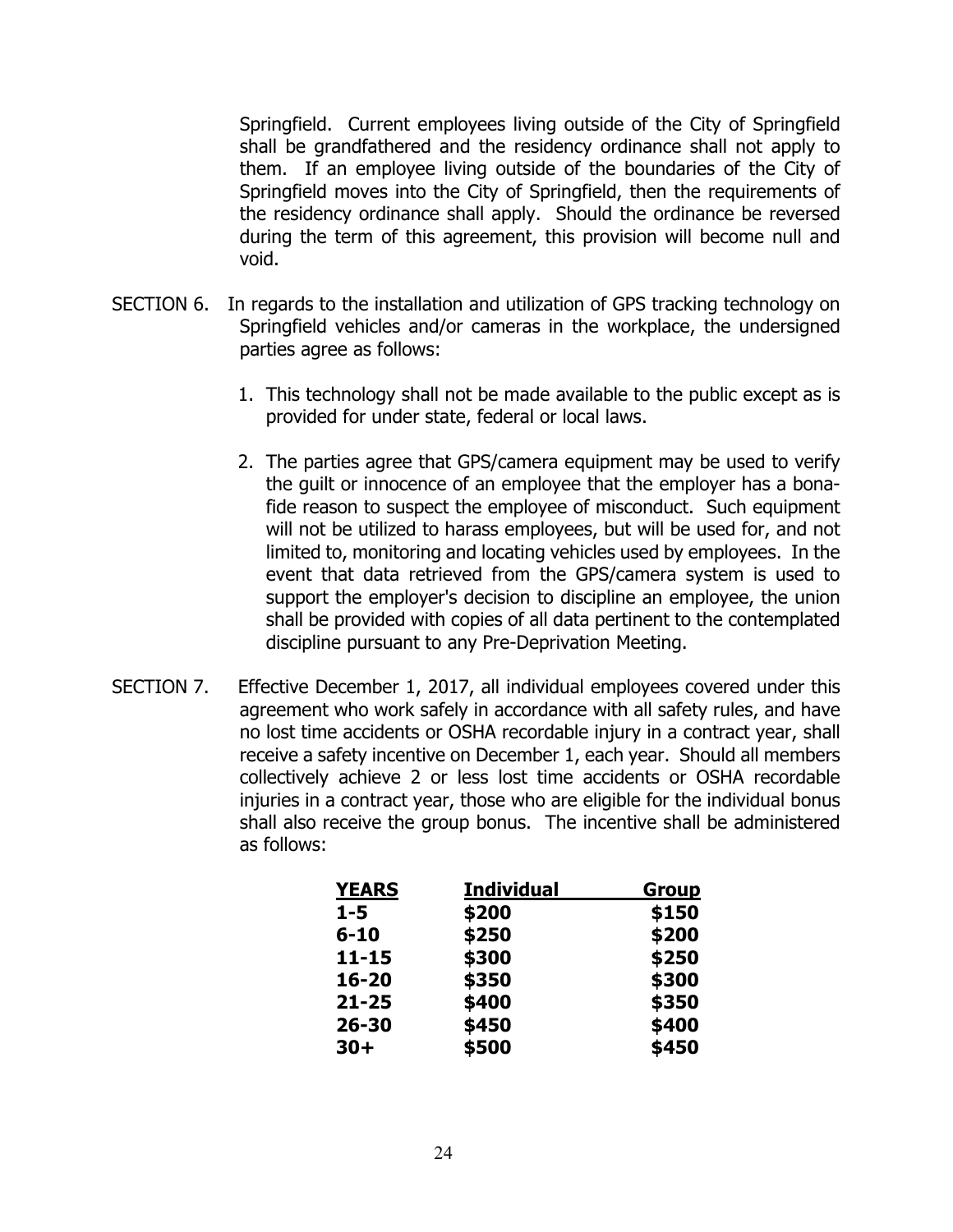Years refer to the number of years of safe work in succession. The incentive is capped at 30 years. Eligible employees on leave of absence for more than 30 days shall receive a prorated incentive amount. Employees who are disciplined for violation of a safety rule but who work without a lost time accident or OSHA recordable injury will receive 50% of the incentives. Years prior to 12/1/2017 do not count for purposes of determining the incentive.

### **ARTICLE XII UNION DUES AND CHECKOFF**

- <span id="page-24-0"></span>SECTION 1: It is agreed that monthly dues for each member of the Union in amounts as authorized shall be deducted from the pay of the employee upon written authorization to the City from each individual employee. The authorization will be upon a form furnished by the Union and all such dues deducted in the manner shall be remitted by the City to such persons as may be designed in writing by the Union under the seal of the Union.
- SECTION 2: The Employer shall pay the Union for the amounts withheld from each employee's paycheck per current practice. A list of employees and the amount deducted from their paycheck shall be supplied to the Union.
- SECTION 3: Revocation of dues-deduction authorization shall be the prerogative of the individual employee, but shall be subject to the requirements of the duescheckoff agreement between that individual and the Union.
- SECTION 4: The Union agrees to provide required notices to employees in accordance with applicable law. The Union agrees to provide employees subject to fair share deductions a reasonably prompt chance to challenge the amount of the fee before a neutral, an adequate explanation of the basis of the fee, an escrow account for the amount in dispute for which challenges are pending, and all other procedures necessary to comply with United States Supreme Court decision in CTU vs. Hudson.

## **ARTICLE XIII PARTIAL INVALIDITY**

<span id="page-24-1"></span>SECTION 1: Should any part of this Agreement or any provision contained herein be judicially determined to be contrary to the State or Federal law, such invalidation of such part or provision shall not invalidate the remaining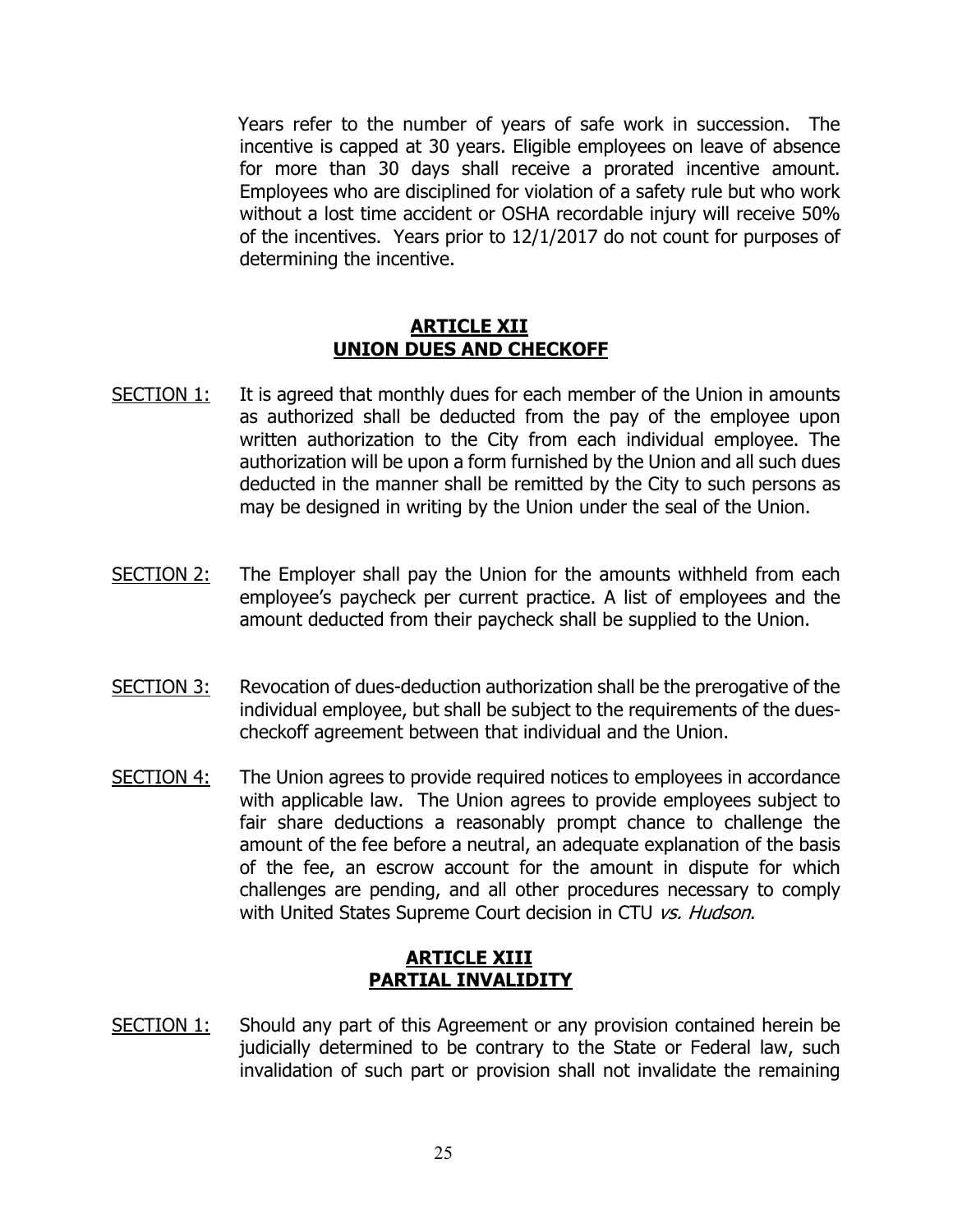portion hereof and they shall remain in full force and effect. The parties shall attempt to renegotiate the invalidated part or provisions.

<span id="page-25-0"></span>SECTION 2: In case any section of this Labor Agreement is not in accord with City Ordinance, all other sections will remain in effect.

# **ARTICLE XIV - NO-STRIKE/NO LOCKOUT**

SECTION 1: During the term of this Agreement there shall be no strikes, work stoppages or slow-downs or any other interference with the work or statutory functions of the Employer. No officer or representative of the Union or any employee shall authorize, institute, instigate, aid, condone or engage in such activities.

> No lockout of employees shall be instituted by the Employer or its representatives during the term of this Agreement.

> The Employer retains the right to discipline, up to and including discharge, any employee violating paragraph 1 of this section. Any such discharge would be subject to the grievance and arbitration procedure as set forth in Articles II and III.

## **ARTICLE XV - NON-DISCRIMINATION**

<span id="page-25-1"></span>SECTION 1: Prohibition Against Discrimination: The provisions of the Agreement shall be applied equally to all employees in the bargaining unit(s) without unlawful discrimination as to the age, sex, race, color, creed, national origin, political affiliation (or lack thereof) marital status or physical or mental handicap. All references to employees in this Agreement designate both sexes, and wherever the male gender is used it shall be construed to include male and female employees. The Union agrees that the Employer may take whatever steps necessary to comply with the Americans with Disabilities Act.

# **ARTICLE XVI INSURANCE**

<span id="page-25-2"></span>SECTION 1: Bargaining unit employees shall be provided the same group health and life insurance benefits as all other employees of the City of Springfield at the same premium rate.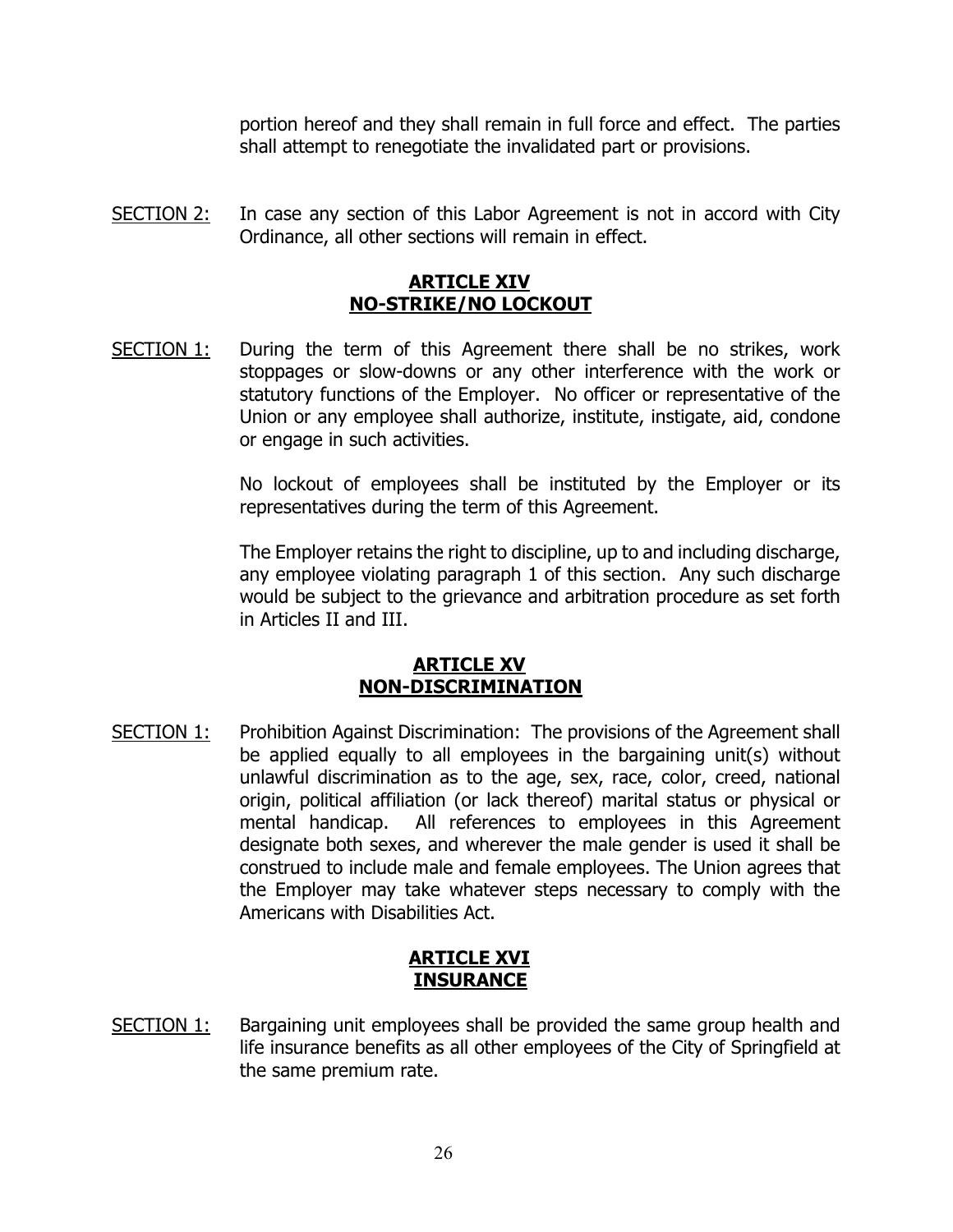### **ARTICLE XVII - RATES OF PAY**

- <span id="page-26-0"></span>SECTION 1: On October 1, 2020 all bargaining unit members who were employed at the time, will receive a 2% lump sum bonus payment based on 2020 earnings. Effective October 1, 2021 and October 1, 2022, bargaining unit members hired on or after February 1, 2015 base wage shall be adjusted to their respective position rate of pay pursuant to Section 3 only. Effective October 1, 2021 Employees hired before February 1, 2015 will receive a 2% increase and a .25% lump sum. Effective October 1, 2022 Employees hired before February 1, 2015 will receive a 2% increase and a .25% lump sum. Effective October 1, 2023 all bargaining unit members will receive a 2% wage increase. Effective October 1, 2024 all bargaining unit members shall receive a 2.5% increase.
- SECTION 2: All Employees who achieve more than the two (2) core certifications for a Fleet Technician, shall receive an additional twenty-five cents \$.25) per hour above their base pay as a Fleet Technician for each individual certification obtained and must maintain the certifications (including the two (2) core) to receive the additional twenty-five cents (\$.25) per hour, not to exceed eight (8) which are paid. Employees reaching the Master level will receive an additional one-dollar (\$1.00) per hour.

All Employees, who achieve the necessary certifications for a Fleet Technician Lead and who are selected through an interview process to hold the position of Fleet Technician Lead, after ratification of this agreement shall receive an additional one dollar (\$1.00) per hour for the extra duties performed as a Lead and must maintain the proper certifications to receive the additional one dollar (\$1.00) per hour to retain the job position of a Fleet Technician Lead. Current Technician Leads will be grandfathered to their current pay subject to contractual pay increases.

The Employer agrees to pay for on-line training materials required for certifications that are pre-approved by the City. No other training materials will be reimbursed unless pre-approved by the City. Members shall study and conduct training on off-duty hours unless otherwise agreed. The Employer agrees to reimburse the employee for test administration costs up to two times per certification. Members shall attempt to test during off-duty hours; however, if testing is only available during regular work hours, the employee may test without loss of pay.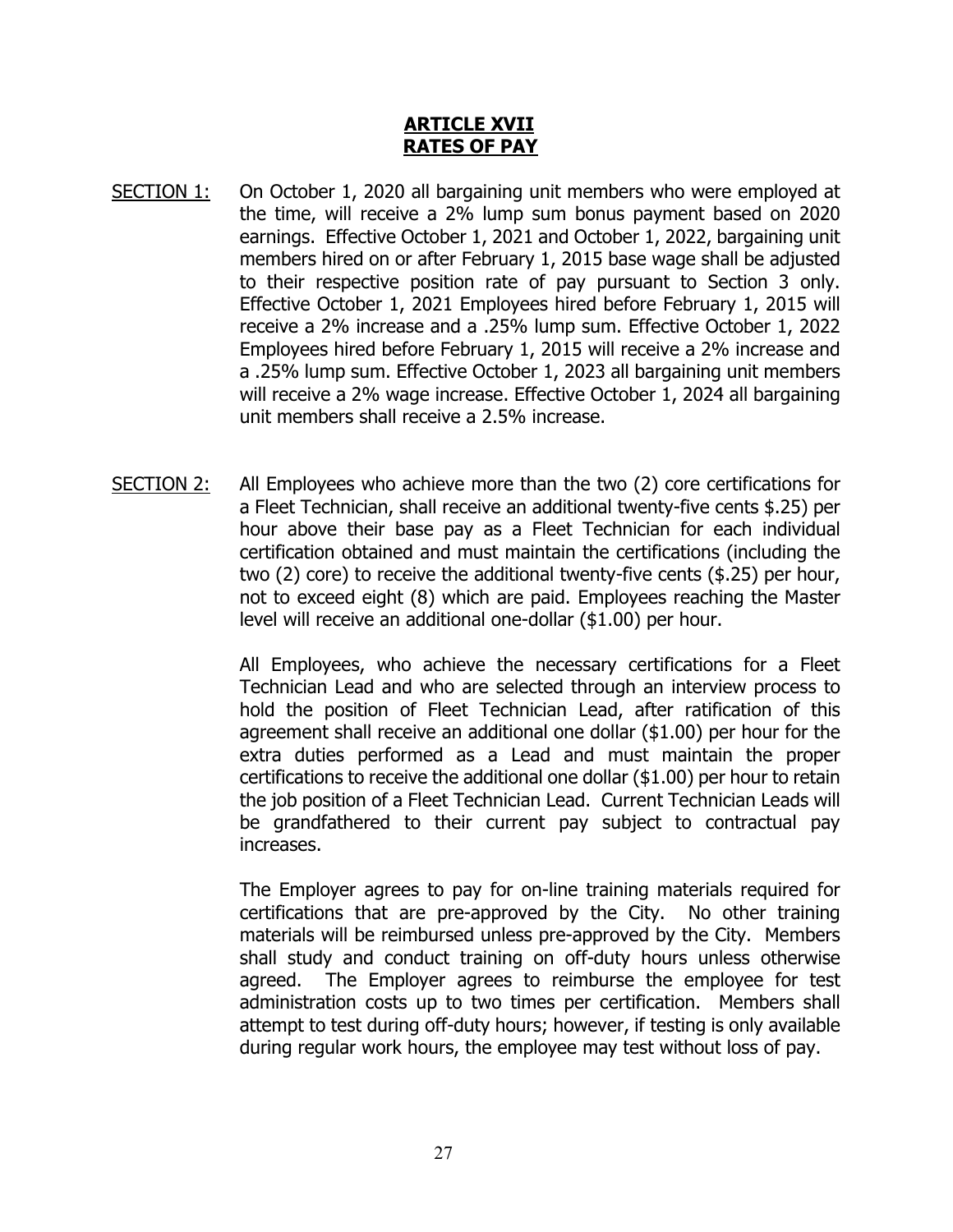Fleet Technician Assistants who maintain the CDL Hazardous Material endorsement during the calendar year and perform fueling duties shall receive a \$500 lump sum bonus each December 1.

A Service Writer who obtains and maintains the Service Writer Certification shall receive an additional \$1.00 per hour above the hourly Service Writer base rate of pay.

The former Mechanic helper shall receive an additional fifty (\$.50) cents per hour and must maintain a CDL.

SECTION 3: Employees hired on or after February 1, 2015, wages shall be as follows:

### Effective 10-1-21

| Fleet Technician Apprentice       | \$16.00<br>\$17.00<br>\$18.00 | 0-6months<br>7-12 months<br>13-18 months |
|-----------------------------------|-------------------------------|------------------------------------------|
|                                   | \$19.00                       | 19-24 months                             |
| <b>Fleet Operations Assistant</b> | \$16.00                       |                                          |
| <b>Fleet Technician Assistant</b> | \$18.00                       |                                          |
| Fleet Service Writer*             | \$23.50                       |                                          |
| <b>Fleet Technician</b>           | \$24.50                       |                                          |
| Fleet Technician Lead             | See $**$                      |                                          |
|                                   |                               |                                          |
|                                   |                               |                                          |

# Effective 10-1-22

| <b>Fleet Technician Apprentice</b> | \$17.00<br>\$18.00<br>\$19.00<br>\$20.00 | 0-6months<br>7-12months<br>13-18 months<br>19-24 months |
|------------------------------------|------------------------------------------|---------------------------------------------------------|
| <b>Fleet Operations Assistant</b>  | \$17.00                                  |                                                         |
| <b>Fleet Technician Assistant</b>  | \$19.00                                  |                                                         |
| Fleet Service Writer *             | \$24.50                                  |                                                         |
| <b>Fleet Technician</b>            | \$26.00                                  |                                                         |
| <b>Fleet Technician Lead</b>       | See **                                   |                                                         |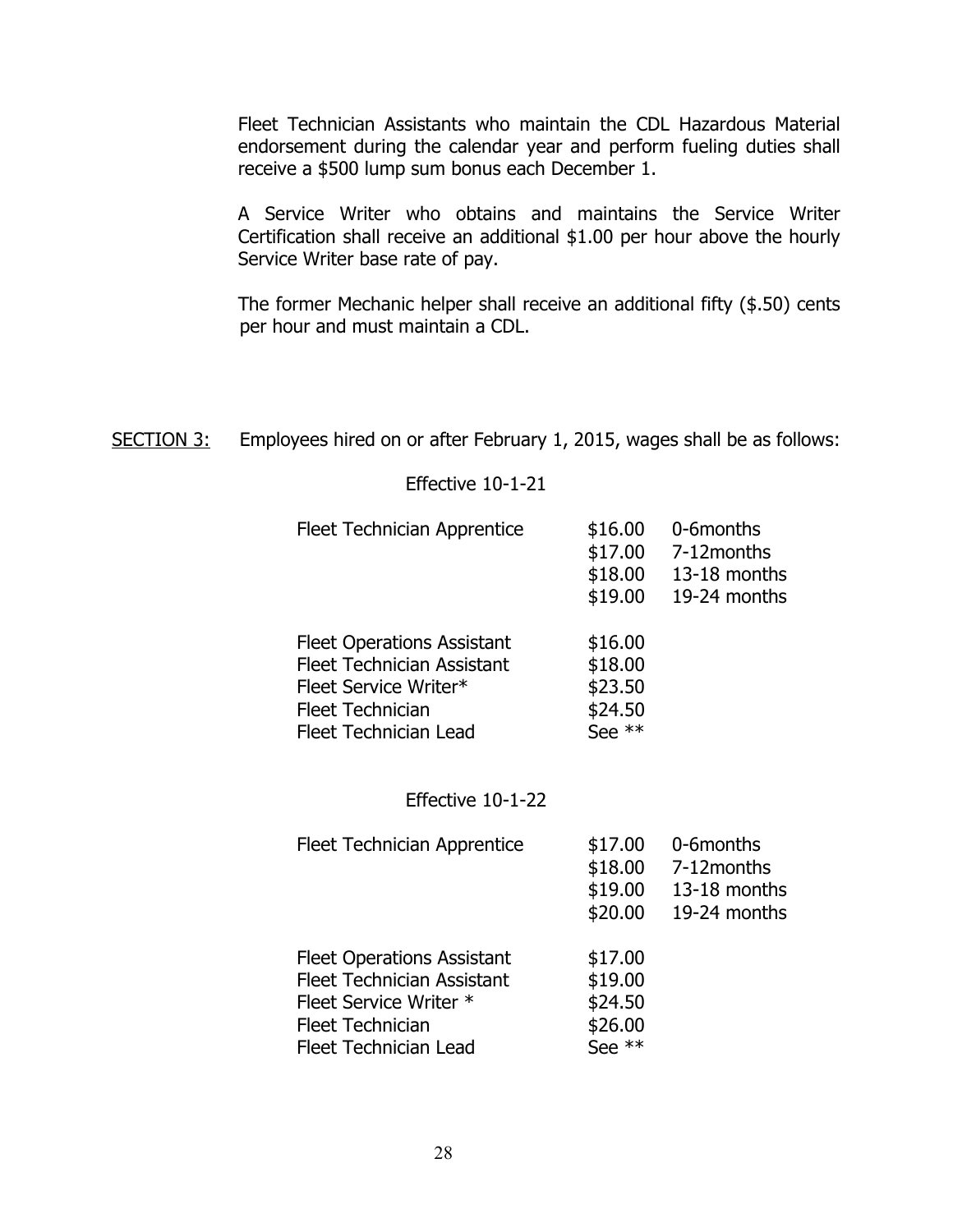### Effective 10-1-23 2.0% Increase

| <b>Fleet Technician Apprentice</b>                                                                                                                          | \$17.34<br>\$18.36<br>\$19.38<br>\$20.40             | 0-6months<br>7-12months<br>13-18 months<br>19-24 months |
|-------------------------------------------------------------------------------------------------------------------------------------------------------------|------------------------------------------------------|---------------------------------------------------------|
| <b>Fleet Operations Assistant</b><br><b>Fleet Technician Assistant</b><br>Fleet Service Writer *<br><b>Fleet Technician</b><br><b>Fleet Technician Lead</b> | \$17.34<br>\$19.38<br>\$24.99<br>\$26.52<br>See $**$ |                                                         |

Effective 10-1-24 2.5% Increase

| <b>Fleet Technician Apprentice</b>                                                                                                                          | \$17.77<br>\$18.82<br>\$19.86<br>\$20.91           | 0-6months<br>7-12 months<br>13-18 months<br>19-24 months |
|-------------------------------------------------------------------------------------------------------------------------------------------------------------|----------------------------------------------------|----------------------------------------------------------|
| <b>Fleet Operations Assistant</b><br><b>Fleet Technician Assistant</b><br>Fleet Service Writer *<br><b>Fleet Technician</b><br><b>Fleet Technician Lead</b> | \$17.77<br>\$19.86<br>\$25.61<br>\$27.18<br>See ** |                                                          |

 \*Fleet Service Writer hired after 10-1-20 will start at 90% of the previous service writers base rate of pay.

 \*\*Fleet Technician Lead hired after ratification of this agreement will receive over Fleet Technician base rate of pay, an additional \$2.00 per hour for the required 8 certifications, \$1.00 per hour for the Master Level certification and \$1.00 per hour for performing the extra duties required of the Lead over the base pay of the Fleet Technician.

Effective upon ratification of this agreement, Employees hired on or after February 1, 2015 as a Fleet Technician and have completed their probationary period and fail to obtain and/or maintain the required certifications shall be transferred to the position of Uncertified Technician and pay shall be decreased by \$1.00 per hour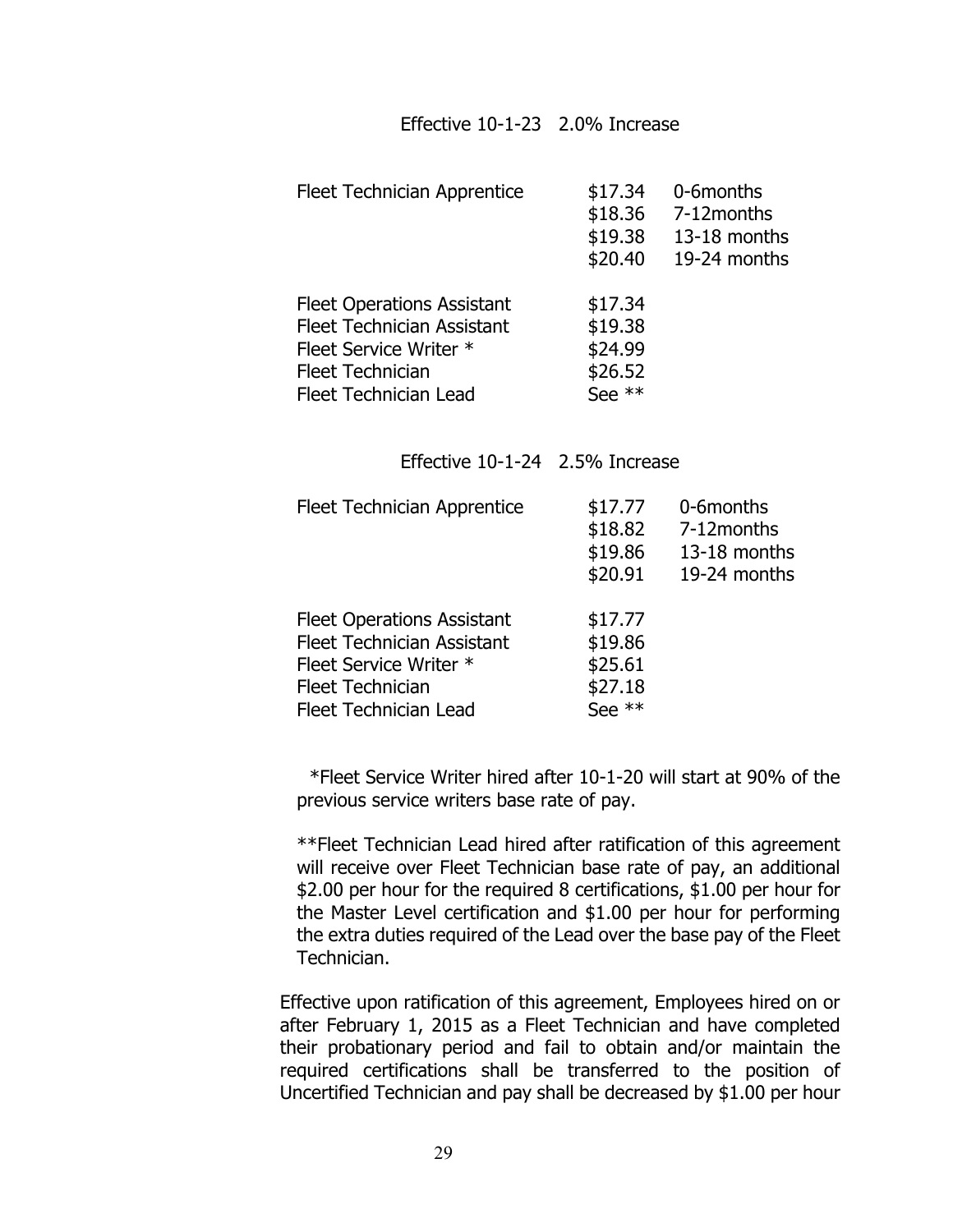under the current technician base wage. Once the minimum certifications are obtained the \$1.00 per hour will be added back to the employees pay. There shall be no additional certification bonuses unless the core certifications are obtained and maintained.

#### SECTION 4: LONGEVITY

Employees who have completed 15 years of service with the City shall receive a 1.5% longevity increase and employees who have completed 19 years of service with the City shall receive an additional 1.5% for a total of 3%.

SECTION 5: Effective upon the ratification of the 2017 contract, all employee's pay checks and pay stubs shall be electronically issued by the Employer. All pay checks shall be made by the Employer via direct deposit to a financial institution of the employee's choosing.

# **ARTICLE XVIII RULES**

- <span id="page-29-0"></span>SECTION 1: An employee working on night shift will receive the night shift bonus for holidays and vacation as specified in WORKING RULES.
- SECTION 2: Tools lost by obvious theft will be replaced by the Employer upon authorization of the Fleet Manager.

After 1 year of continuous service, the Employer will provide the Fleet Technician Assistant and Fleet Operations Assistant, a \$200.00 tool allowance on October  $1<sup>st</sup>$  of each contract year for the purpose of maintenance or replacement of tools. This allowance will be paid as a reimbursement when appropriate documentation is provided for verification of purchase. Employees may also use the City vendor to purchase tools within the tool allowance resulting in no out of pocket cost.

After 1 year of continuous service, the Employer will provide the following titles that are hired on or after February 1, 2015, a \$300.00 tool allowance on October 1st of each contract year for the purpose of maintenance or replacement of tools. This allowance will be paid as a reimbursement when appropriate documentation is provided for verification of purchase. Employees may also use the City vendor to purchase tools within the tool allowance resulting in no out of pocket cost.

Apprentices, Fleet Technician, Fleet Technician Lead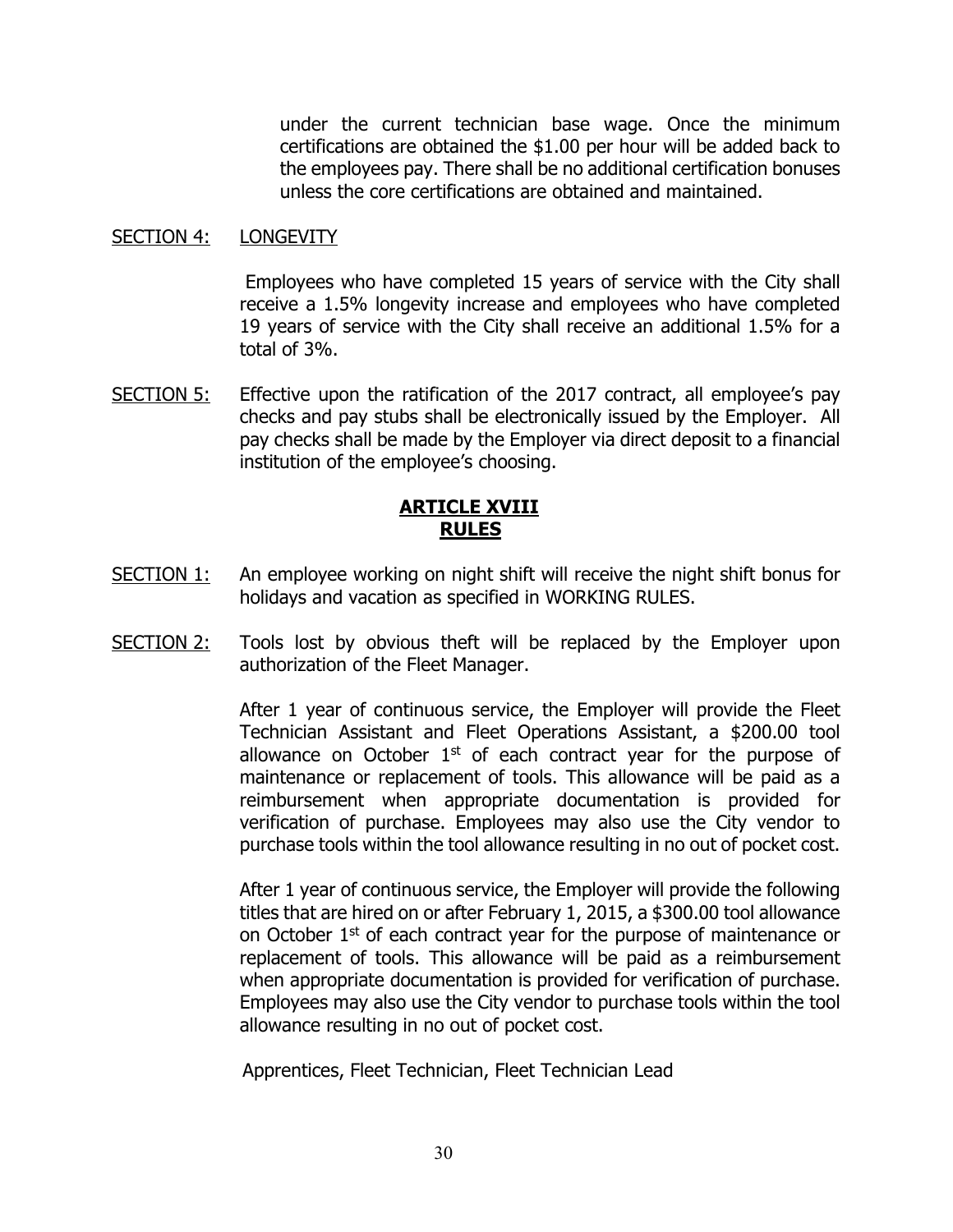### **ARTICLE XIX - CLASSIFICATIONS**

### <span id="page-30-0"></span>SECTION 1: FLEET TECHNICIAN

Employees holding the title of Fleet Technician I prior to February 1, 2015, are grandfathered from the certification requirements only listed below. Employees must obtain and maintain CDL with endorsements.

Under direct supervision, performs preventive maintenance duties and repair of City, Water, Light & Power, Police, Fire and Public Works Department automotive equipment and vehicles according to determined instructions and prescribed by standards and procedures. Maintains and repairs small equipment and mowers and performs other fleet-related tasks.

Possession of a valid commercial driver's license (A, B, or C with specific endorsements may be required).

State of Illinois DOT Certified Tester Certification within six months of hire, unless otherwise exempted by management due to having too many testers for workload.

Possession of personal hand tools adequate to perform all functions of the job.

At least one of the following certifications:

- ASE Automotive core certifications (A4 Suspension & Steering; A5 Brakes)
- ASE Truck core certifications (T4 Brakes; T5 Suspension & Steering)

### SECTION 2: FLEET TECHNICIAN LEAD

Under general supervision, performs preventive maintenance duties and repair of City, Water, Light & Power, Police, Fire and Public Works Department automotive equipment and vehicles according to determined instructions and prescribed by standards and procedures. Maintains and repairs construction equipment, fire apparatus and performs other fleetrelated tasks. Assumes partial responsibility for coordinating and guiding the work of two or more full time Fleet Technicians, which may include assigning tasks, monitoring progress and workflow, checking the product, scheduling work, and establishing work standards. Assists the Fleet Supervisor with various supervisory duties.

Possession of a valid commercial driver's license (A, B, or C with specific endorsements may be required).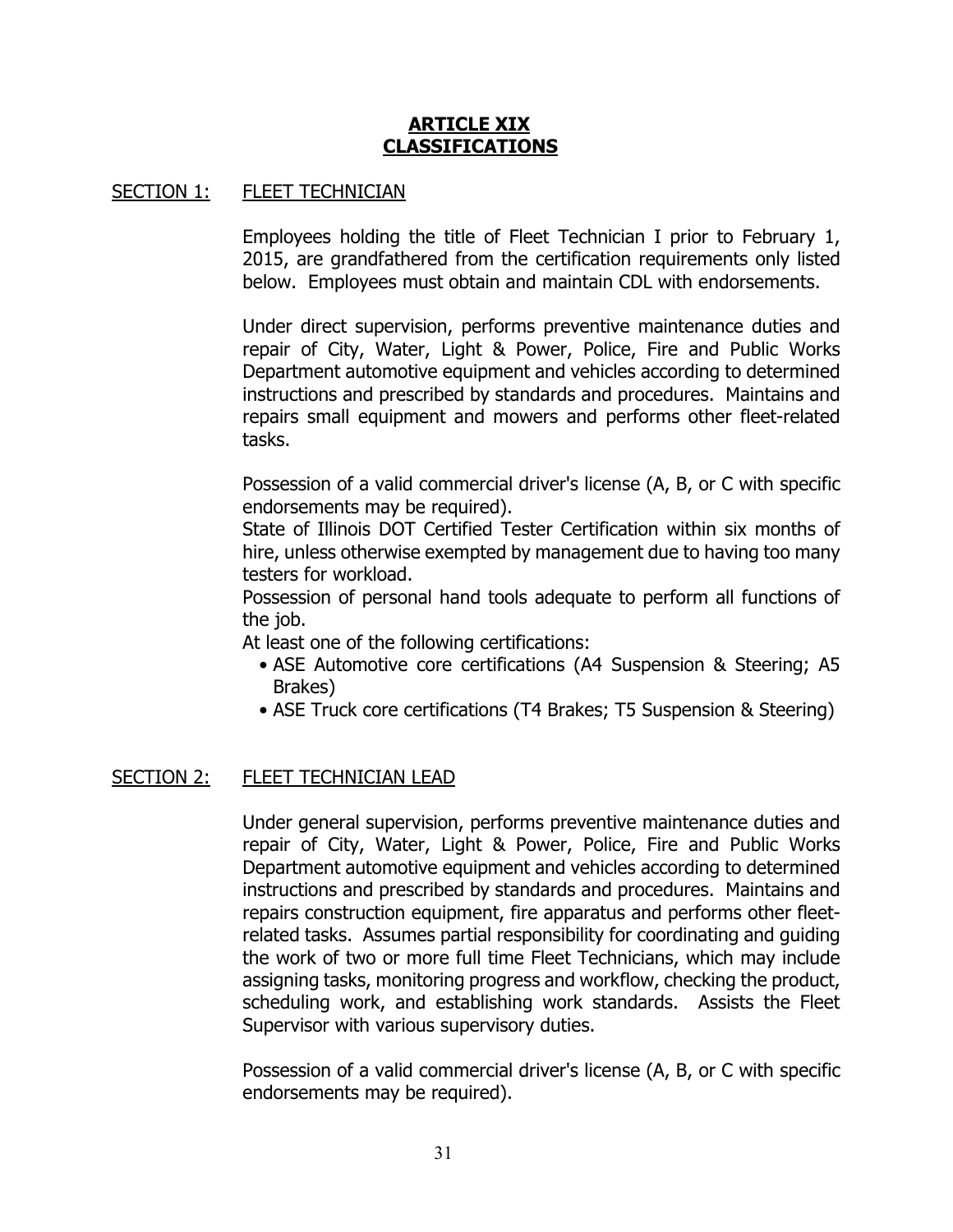Aptitude for leadership and overseeing the work of other individuals. State of Illinois DOT Certified Tester Certification within six months of hire, unless otherwise exempted by management due to having too many testers for workload.

Possession of personal hand tools adequate to perform all functions of the job.

At least one of the following certifications:

• ASE Automotive or Truck Master Technician Designations

# SECTION 3: FLEET SERVICE WRITER

Under general direction, administers and directs the acquisition, maintenance and repair scheduling of City, Water, Light & Power, Police, Fire and Public Works vehicles and equipment. Maintains the fleet management information system database and related inspection information. May assume partial responsibility for coordinating and guiding the work for Fleet Technicians which includes assigning tasks, monitoring progress and workflow, scheduling work and assists the Fleet supervisors with various supervisory duties when necessary.

Possession of a valid IL commercial driver's license.

# SECTION 4: FLEET TECHNICIAN ASSISTANT

Employees holding the title of Fleet Technician Assistant prior to February 1, 2015, are grandfathered from the certification requirements only listed below. Employees must obtain and maintain CDL with endorsements.

Under direct supervision, performs preventive maintenance duties and assists with the repair of City, Water, Light & Power, Police, Fire and Public Works Department automotive equipment and vehicles according to determined instructions and prescribed by standards and procedures. Maintains and repairs small equipment and mowers and performs other fleet-related tasks.

Requires possession of a commercial driver's license (A, B, or C with specific endorsements may be required). A hazardous material endorsement shall be maintained by any Fleet Technician Assistant with fueling duties.

Requires ASE Automotive Certification (A5 Brakes).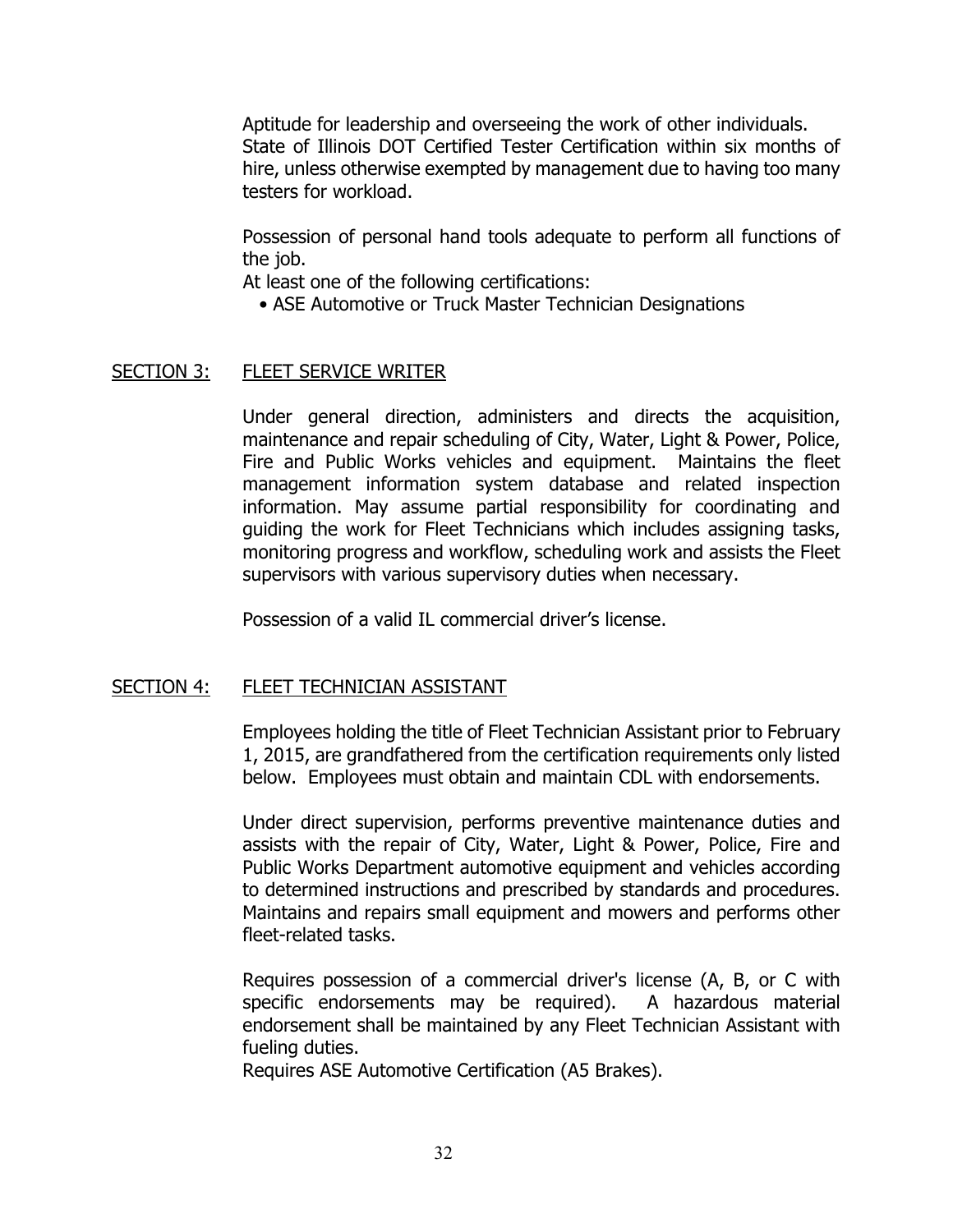Requires possession of personal hand tools adequate to perform all functions of the job.

Performs minor preventive maintenance duties on automotive vehicles (including washing booms) and small equipment such as changing oil, replacing filters, checking fluid levels, lubricating moving parts, checking tires, replacing burned out lights, checking and making minor adjustments to brake, and checking and replacing belts and hoses. Dismounts, mounts, and balances tires. Performs minor repairs and maintains duties on small equipment, small engine mowing equipment, servicing and assist in the placement of winch lines.

Responds to service calls to start vehicles, tow vehicles, replace flat tires, and deliver and fuel vehicles and equipment. Picks up and delivers vehicles, equipment, and parts as needed.

Performs clean-up duties inside and outside the facility such as sweeping the garage area, cleaning and mopping restrooms, offices, break room, mowing and maintaining the landscape of the grounds;

Enters labor and parts into the fleet database;

Fueling and fuel data entry; and

Trailer pre-inspection duties, such as walk-arounds, light, wire, and tire checks, and transporting trailer to garage for full inspection by a Technician.

### SECTION 5: FLEET OPERATIONS ASSISTANT

Under direct supervision, performs routine maintenance and minor repairs to the Fleet Maintenance Facility. Cleans interior and exterior of vehicles and fleet building and grounds. Assists Fleet Technicians with minor repairs of City, Water, Light & Power, Police, Fire and Public Works Department vehicles and equipment and performs other fleet-related tasks.

Requires possession of a commercial driver's license (A, B, or C with specific endorsements may be required).

Requires possession of personal hand tools adequate to perform all functions of the job.

### SECTION 6: FLEET TECHNCIAN APPRENTICE

Under direct supervision at all times for up to a 24 month probationary period, performing routine maintenance and repairs to the Fleet Maintenance Facility equipment. Assists Fleet Technicians with repairs of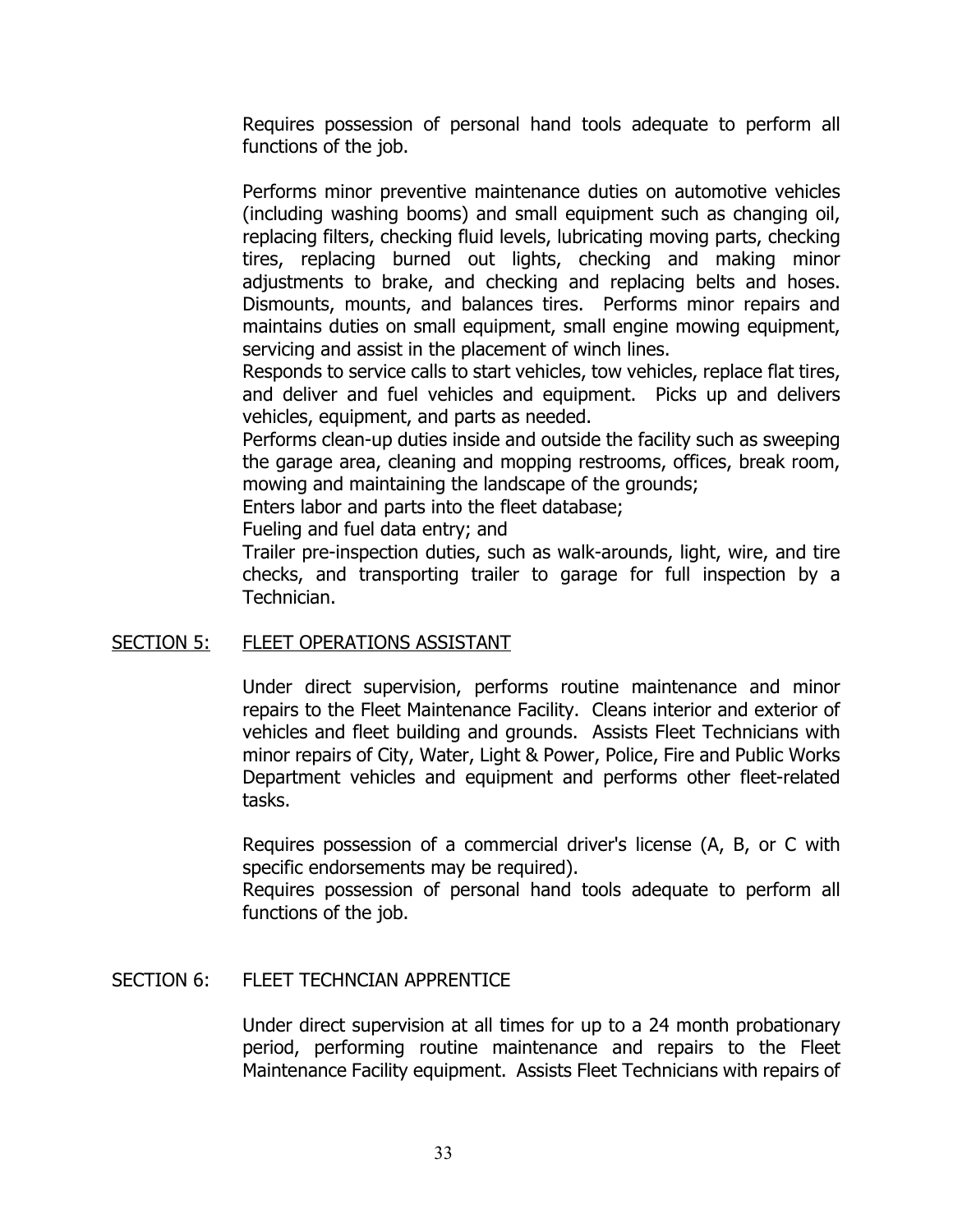City, Water, Light & Power, Police, Fire and Public Works Department vehicles and equipment and performs other fleet-related tasks.

Possession of a commercial driver's license (A, B, or C with specific endorsements may be required) to be completed during the apprenticeship period.

State of Illinois DOT Certified Tester Certification completed within Apprenticeship period, unless otherwise exempted by management due to having too many testers for workload.

Possession of personal hand tools adequate to perform all functions of the job.

At least one of the following certifications completed within Apprenticeship period:

- ASE Automotive core certifications (A4 Suspension & Steering; A5 Brakes)
- ASE Truck core certifications (T4 Brakes; T5 Suspension & Steering)

Works with directly with a Technician for 1 year and is reviewed by the Assistant Fleet Manager and the Fleet Technician Lead or the Fleet Technician performing the training, every three (3) Months. After completion of 1 year, may work alone with supervision for 1 additional year. May be reviewed by the Assistant Fleet Manager and Fleet Technician Lead every 3 months. After the second year, it will be determined if the apprentice is able to move into the Fleet Technician classification or if additional training is needed. Nothing herein prevents an Apprentice from being advanced to a Fleet Technician prior to the full two year period should the employer determine the individual has met all requirements and can fully perform all job duties independently of a Fleet Technician.

Will receive training in all aspects of the shop work during the first 12 months therefore, Apprentices will spend 3 months working on Police Department Vehicles and equipment, 3 months working on Fire Department vehicles and equipment, and 6-months working on Public Works and CWLP vehicles and equipment.

There shall be no more than 2 Apprentices. No more than one apprentice may be assigned to day shift or night shift. Apprentices will rotate from day shift to night shift every 6-months. Upon completion of the 24 month apprenticeship, the employee shall be assigned back to the night shift. Apprentices are subject to layoff first. Apprentices will not take the place of a Fleet Technician on days.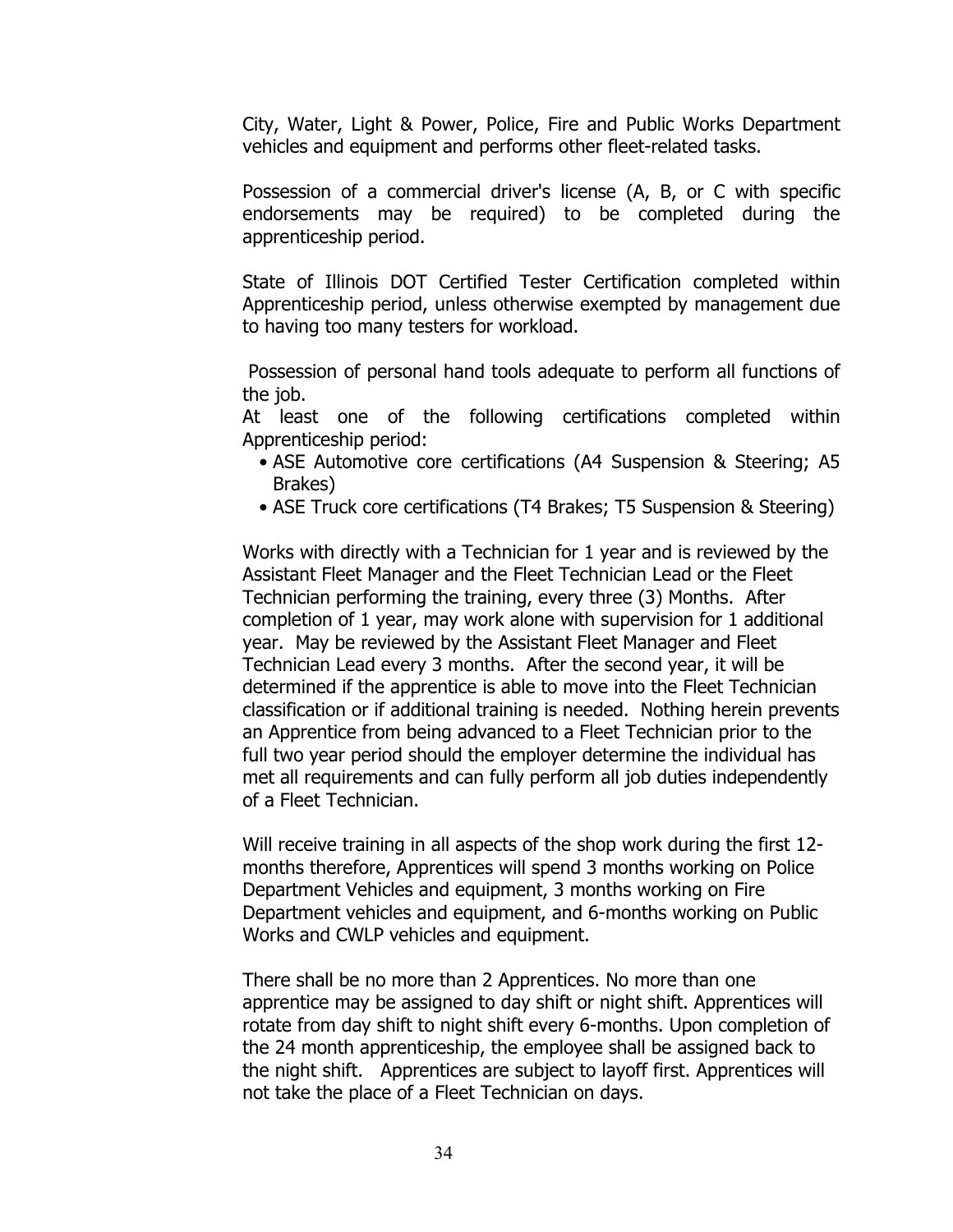Current bargaining unit members will be given preference to any apprentice opening before any new apprentice is hired.

# **ARTICLE XX COMMERCIAL DRIVERS LICENSE**

- <span id="page-34-0"></span>SECTION 1: The Employee shall suffer no loss in wages for necessary testing and training activities in his pursuit of a Commercial Driver's License (CDL).
- SECTION 2: The Employer shall provide training materials to assist the Employee in his preparation for the CDL test. The Employer shall provide a vehicle to those employees required to take a road test. The Employer will pay for the cost of the CDL portion of the Driver's License for those employees whose positions require a CDL, including hazardous material endorsement. One (1) employee per shift shall maintain a hazardous material endorsement.
- $SECTION 3:$  In the event an employee who is required to have a CDL fails to obtain or maintain a Commercial Driver's License, the Employer and the Union will attempt to place that employee in a position that is currently covered under this agreement that does not require a CDL. The loss of CDL endorsement will be handled on a case by case basis.
- SECTION 4: Suspensions and revocation of an employee's Driver's License or Commercial Driver's License will be handled on a case by case basis.
- SECTION 5: The following positions are required to hold a CDL: Fleet Technician Assistant Fleet Operations Assistant Fleet Technician and Fleet Technician Lead
- <span id="page-34-1"></span>SECTION 6: It is understood that individuals may be precluded from working overtime if they do not have a Commercial Driver's License.

## **ARTICLE XXI - MANAGEMENT RIGHTS**

SECTION 1: The Employer retains the inherent management authority and is vested with the exclusive right to control its operations, to determine its policies, its over-all budget, the manner of exercise of its functions, and the direction of its workforce and to maintain efficiency provided the exercise of such rights by management does not conflict with the specific provisions of this agreement.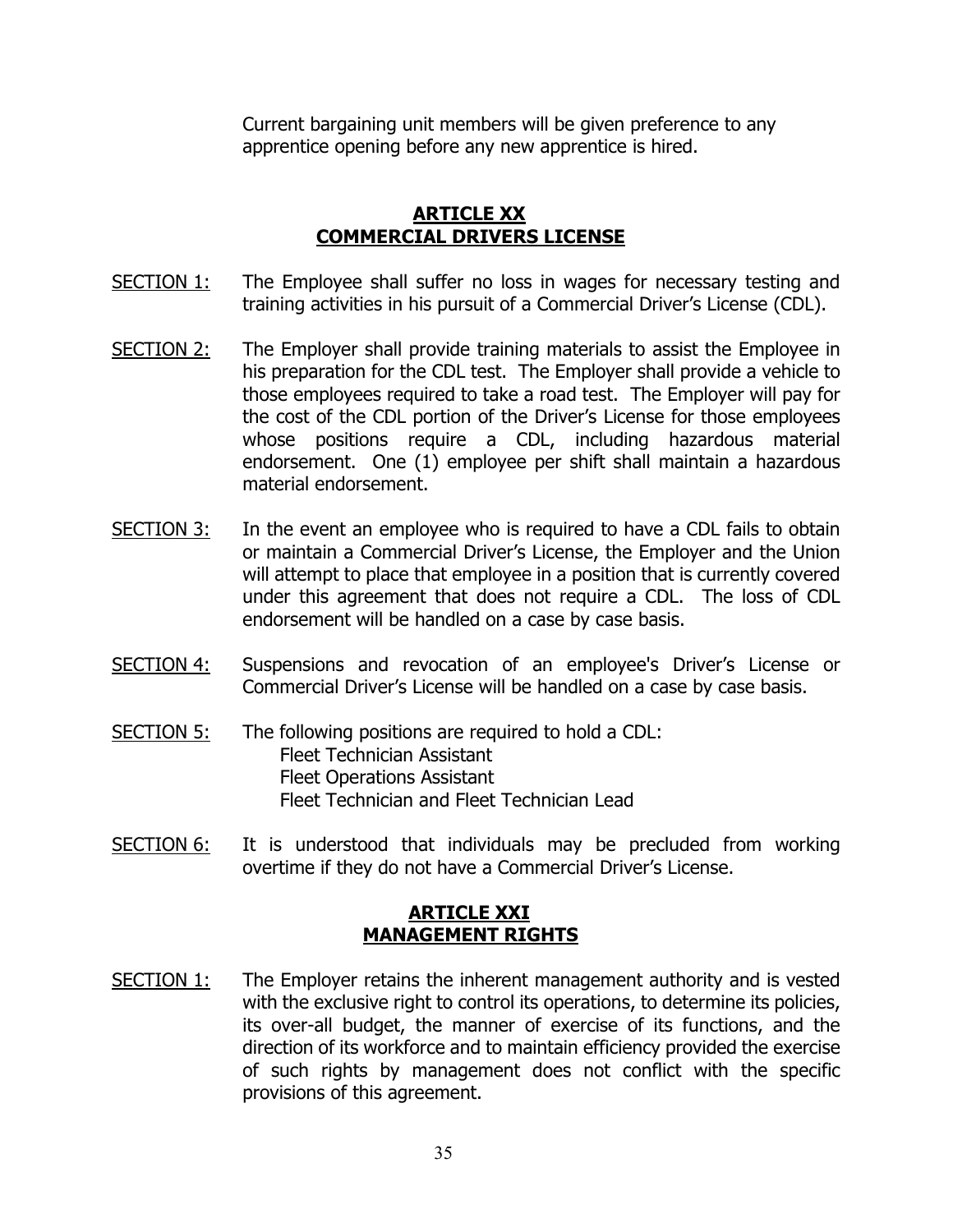### ARTICLE XXII DURATION OF AGREEMENT

<span id="page-35-0"></span>The contents of this Agreement shall take effect on the first day of October, 2020 and for a three (3) year period or until and including the last day of September 2025, and shall continue in effect from year to year thereafter from the first day of October to the last day of September of the ensuing year, unless amended or supplemented in the way later provided herein.

Either party desiring to amend or supplement this Agreement must notify the other in writing at least sixty (60) days prior to October 1st of any year.

**MÁYOR** 

City of Springfield, Illinois

03

Date Signed

Date-Signed **IAMAW Bistrict 9** 

Date Signed

**W** District 9 IA

**District 9** 

Date Signed

Date Signed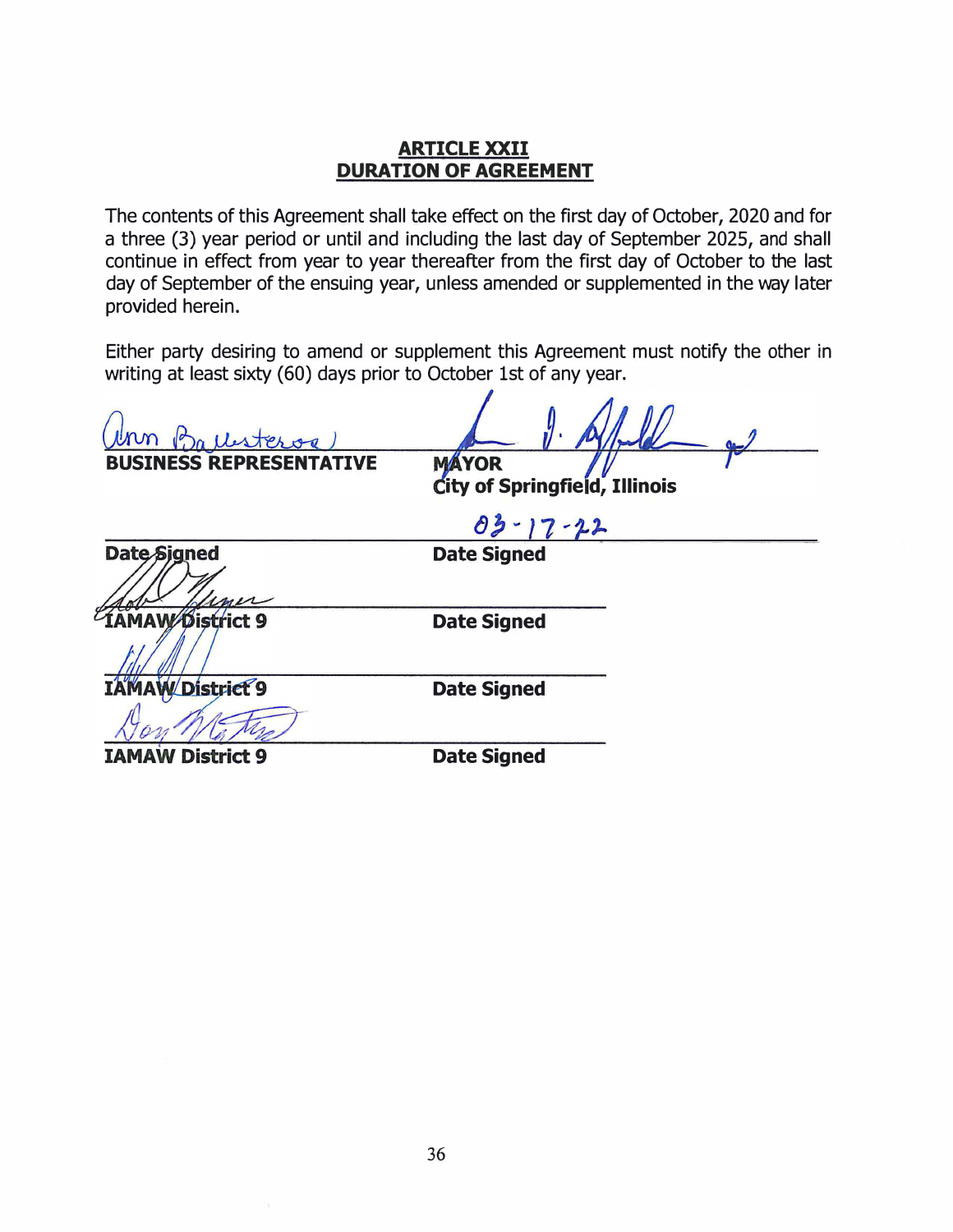# FLEET TECHNICIAN ASSISTANT-Job description MOU

Employees holding the title of Fleet Technician Assistant prior to February 1, 2015, are grandfathered from the certification requirements only listed below. Employees must obtain and maintain COL with endorsements.

Under direct supervision, performs preventative maintenance duties and assists with the repair of the City, Water, Light and Power, automotive equipment and vehicles according to determined instructions and prescribed by standards and procedures and performs other fleet related tasks.

Requires possession of a commercial driver's license (A, B, or C with specific endorsements may be required). A hazardous material endorsement shall be maintained by any Fleet Technician Assistant with fueling duties. Requires ASE Automotive Certification (AS Brakes). Requires possession of personal hand tools adequate to perform all functions of the job.

Performs minor preventative maintenance duties on automotive vehicles (including washing booms) and small equipment such as changing oil, replacing filters, checking fluid levels, lubricating moving parts, checking tires, replacing burned out lights, checking and making minor adjustments to brake, and checking and replacing belts and hoses. Dismounts, mounts and balances tires. Performs minor repairs and maintenance duties on small equipment, small engine mowing equipment, servicing and assist in placement of winch lines.

Responds to service calls to start vehicles, tow vehicles, replace flat tires, and deliver and fuel vehicles and equipment. Picks up and delivers vehicles, equipment on-site as needed, and parts as needed.

Performs clean-up duties inside and outside the facility such as sweeping the garage area, cleaning and mopping restrooms, offices, break room, mowing and maintaining the landscape of the grounds.

Enters labor and parts into the fleet database; fueling and fuel data entry; and fuel ordering. While fueling trailer pre-inspection duties, such as walk-arounds, light, wire, and tire checks, and transporting trailer to garage for full inspection by a Technician. as directed by CWLP personnel.

Lee's hours would be 5:00 am to 1:30 pm.

City of Springfield

District #9, l.A.M.A.W. Business Representative